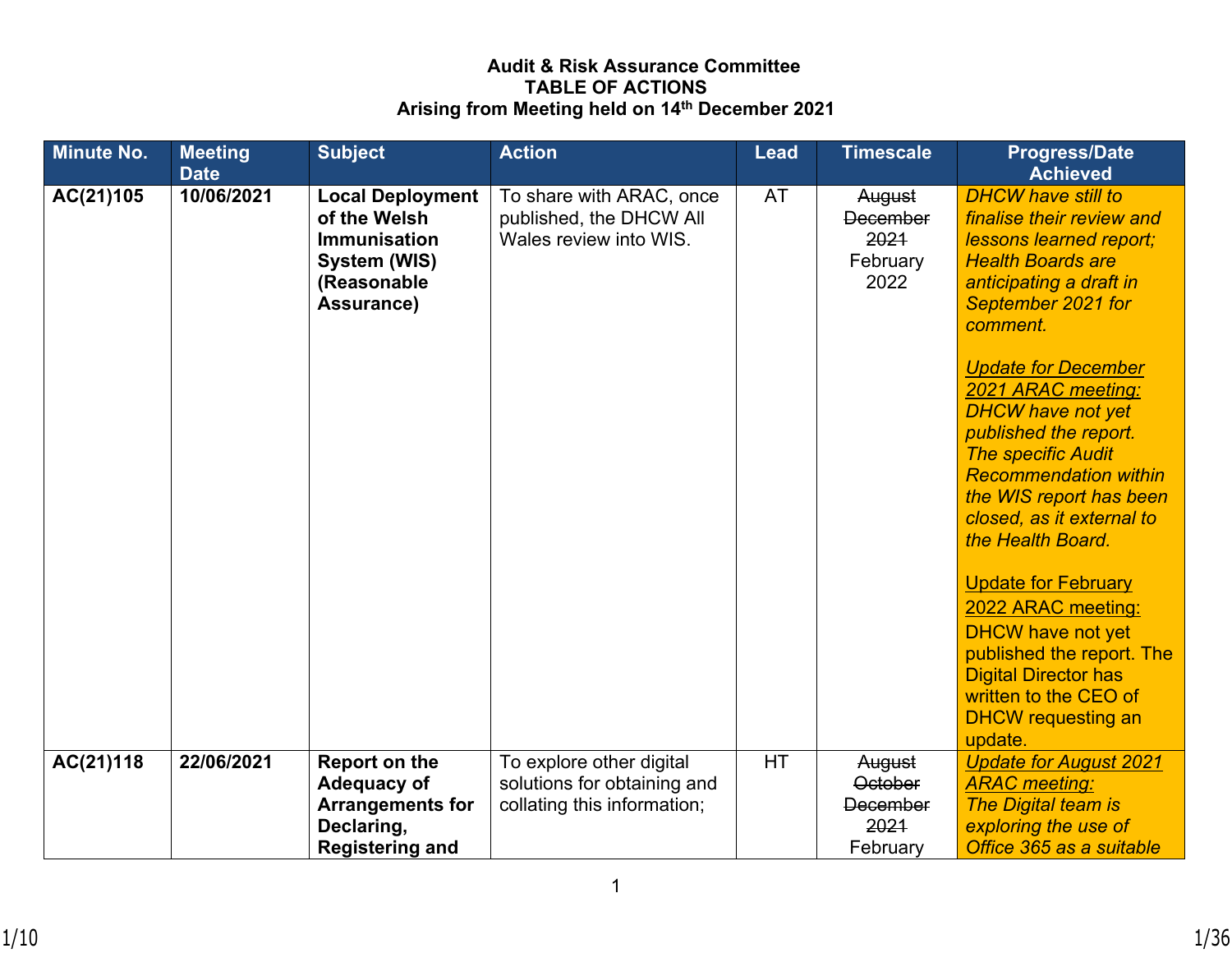| 2022<br>solution. Specifically<br><b>Handling</b><br>Interests, Gifts,<br>using MS forms and<br>power automation. The<br>Hospitality,<br>Honoraria and<br>discovery phase will be<br>Sponsorship<br>completed within 4<br>weeks, with a proposal<br>following this phase of<br>work.<br><b>Update for October 2021</b><br><b>ARAC</b> meeting:<br>The discovery work has<br>been completed and a<br><b>SharePoint Developer</b><br>with skills in Power<br><b>Automate has been</b><br>assigned the work<br>package. A proposed<br>solution will be scoped<br>and a beta version will be<br>available by the end of<br>November 2021, for<br>testing.<br><b>Update for December</b><br>2021 ARAC meeting:<br>The Digital team is still<br>working on the solution,<br>and anticipates that the | <b>Minute No.</b> | <b>Meeting</b><br><b>Date</b> | <b>Subject</b> | <b>Action</b> | <b>Lead</b> | <b>Timescale</b> | <b>Progress/Date</b><br><b>Achieved</b> |
|------------------------------------------------------------------------------------------------------------------------------------------------------------------------------------------------------------------------------------------------------------------------------------------------------------------------------------------------------------------------------------------------------------------------------------------------------------------------------------------------------------------------------------------------------------------------------------------------------------------------------------------------------------------------------------------------------------------------------------------------------------------------------------------------|-------------------|-------------------------------|----------------|---------------|-------------|------------------|-----------------------------------------|
| available by mid<br>December 2021.                                                                                                                                                                                                                                                                                                                                                                                                                                                                                                                                                                                                                                                                                                                                                             |                   |                               |                |               |             |                  | beta version will be                    |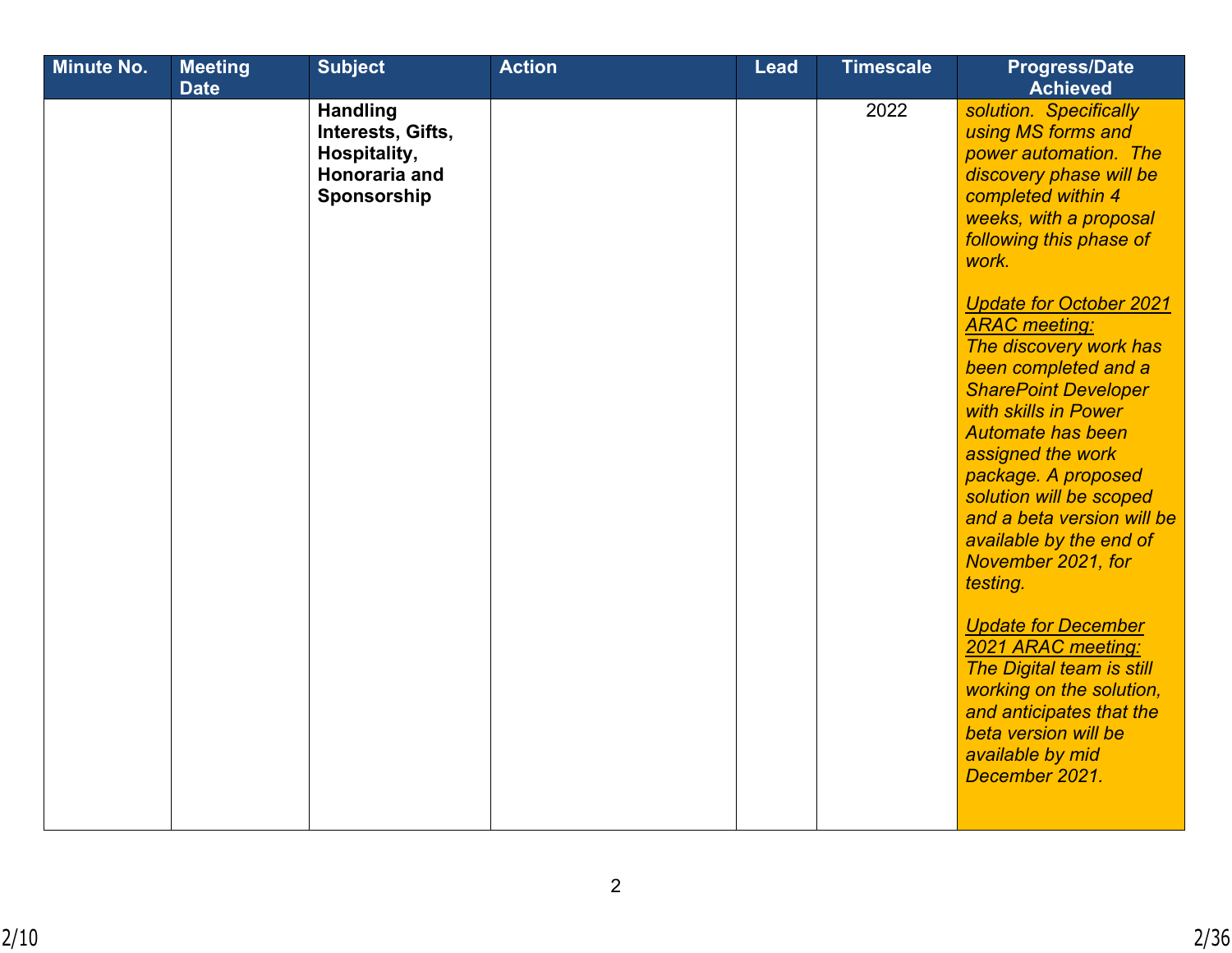| <b>Minute No.</b> | <b>Meeting</b><br><b>Date</b> | <b>Subject</b>                                                            | <b>Action</b>                                                                                        | <b>Lead</b> | <b>Timescale</b>                                              | <b>Progress/Date</b><br><b>Achieved</b>                                                                                                                                                                                                                                                                                                                                                                                                                         |
|-------------------|-------------------------------|---------------------------------------------------------------------------|------------------------------------------------------------------------------------------------------|-------------|---------------------------------------------------------------|-----------------------------------------------------------------------------------------------------------------------------------------------------------------------------------------------------------------------------------------------------------------------------------------------------------------------------------------------------------------------------------------------------------------------------------------------------------------|
|                   |                               |                                                                           |                                                                                                      |             |                                                               | <b>Update for February</b><br>2022 ARAC meeting:<br>Unfortunately, the<br>assigned developer was<br>re-prioritised onto an<br>urgent Executive Team<br>request. The developer<br>has nearly completed the<br>required work and will be<br>placed back onto this<br>task. The re-prioritisation<br>has introduced a 3 month<br>delay on delivery.                                                                                                                |
| AC(21)155         | 24/08/2021                    | Radiology<br><b>Directorate</b><br><b>Internal Audit</b><br><b>Update</b> | If not possible earlier, to<br>provide an update to the<br>June 2022 ARAC meeting.                   | <b>AC</b>   | <b>June</b><br>April<br>2022                                  | <b>Forward planned for</b><br>June 19th April 2022<br>meeting.                                                                                                                                                                                                                                                                                                                                                                                                  |
| AC(21)156         | 24/08/2021                    | <b>Field Hospital</b><br><b>Decommissioning</b><br>(Advisory Review)      | To provide details of the<br>management lead and<br>timescale for the 'Lessons<br>Learned' exercise. | <b>AC</b>   | <b>October</b><br><b>December</b><br>2021<br>February<br>2022 | <b>Update for October 2021</b><br><b>ARAC</b> meeting:<br><b>The Deputy Director of</b><br><b>Operations was party to</b><br>an initial planning<br>meeting, on 6 <sup>th</sup> October<br>2021, where the<br>approach to a follow-up<br>workshop involving a<br>broader representation of<br>colleagues involved in<br>the Field Hospital<br>campaign was<br>determined. The<br>workshop is expected to<br>take place in October<br>2021; the output will be a |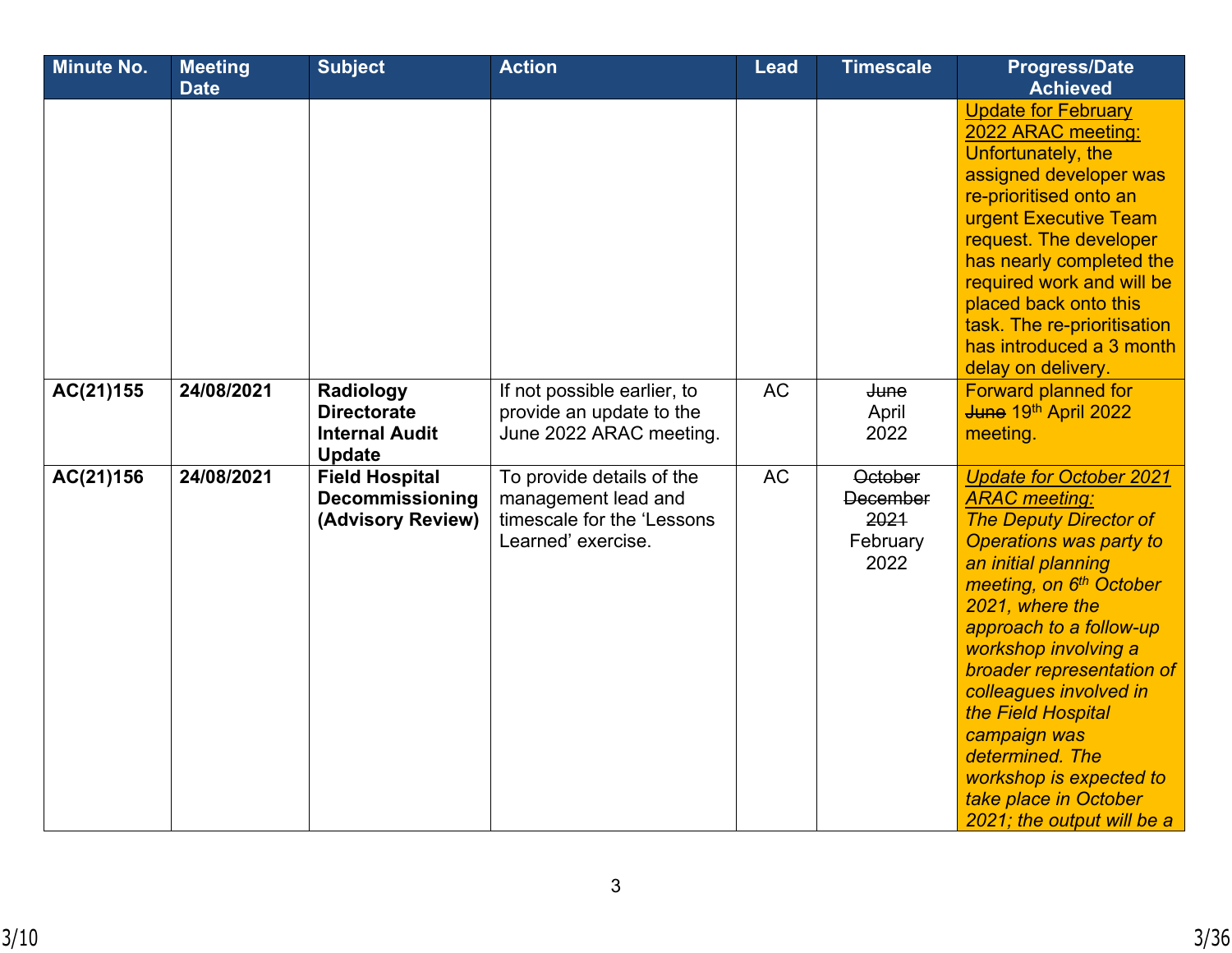| <b>Minute No.</b> | <b>Meeting</b><br><b>Date</b> | <b>Subject</b>                               | <b>Action</b>                                                                                                             | <b>Lead</b> | <b>Timescale</b>                            | <b>Progress/Date</b><br><b>Achieved</b>                                                                                                                                                                                                                                                                                                        |
|-------------------|-------------------------------|----------------------------------------------|---------------------------------------------------------------------------------------------------------------------------|-------------|---------------------------------------------|------------------------------------------------------------------------------------------------------------------------------------------------------------------------------------------------------------------------------------------------------------------------------------------------------------------------------------------------|
|                   |                               |                                              |                                                                                                                           |             |                                             | short report on lessons<br>learned.<br>A recap will follow after                                                                                                                                                                                                                                                                               |
|                   |                               |                                              |                                                                                                                           |             |                                             | the Selwyn Samuel<br><b>Centre is fully</b><br>decommissioned in<br>2022.                                                                                                                                                                                                                                                                      |
|                   |                               |                                              |                                                                                                                           |             |                                             | <b>Update for December</b><br>2021 ARAC meeting:<br>The lessons learned<br>workshop was held on 8th<br>November 2021. A<br>written report will follow<br>and will be revisited<br>following final<br>decommission of the<br>remaining two FH sites<br>(expected Q1 2022/23).<br>Forward planned for 22 <sup>nd</sup><br>February 2022 meeting. |
| AC(21)183         | 19/10/2021                    | Quality<br>Governance<br><b>Arrangements</b> | To review/revise the<br>management response to<br>include interim milestones,<br>and present this to the next<br>meeting. | <b>AC</b>   | <b>December</b><br>2021<br>February<br>2022 | <b>Update for December</b><br>2021 ARAC meeting:<br>The management<br>response is being<br>reviewed at a meeting<br>scheduled for 9th<br>December 2021.<br><b>Update for February</b><br>2022 ARAC meeting:<br>Amended management<br>response attached at<br>Appendix 1.                                                                       |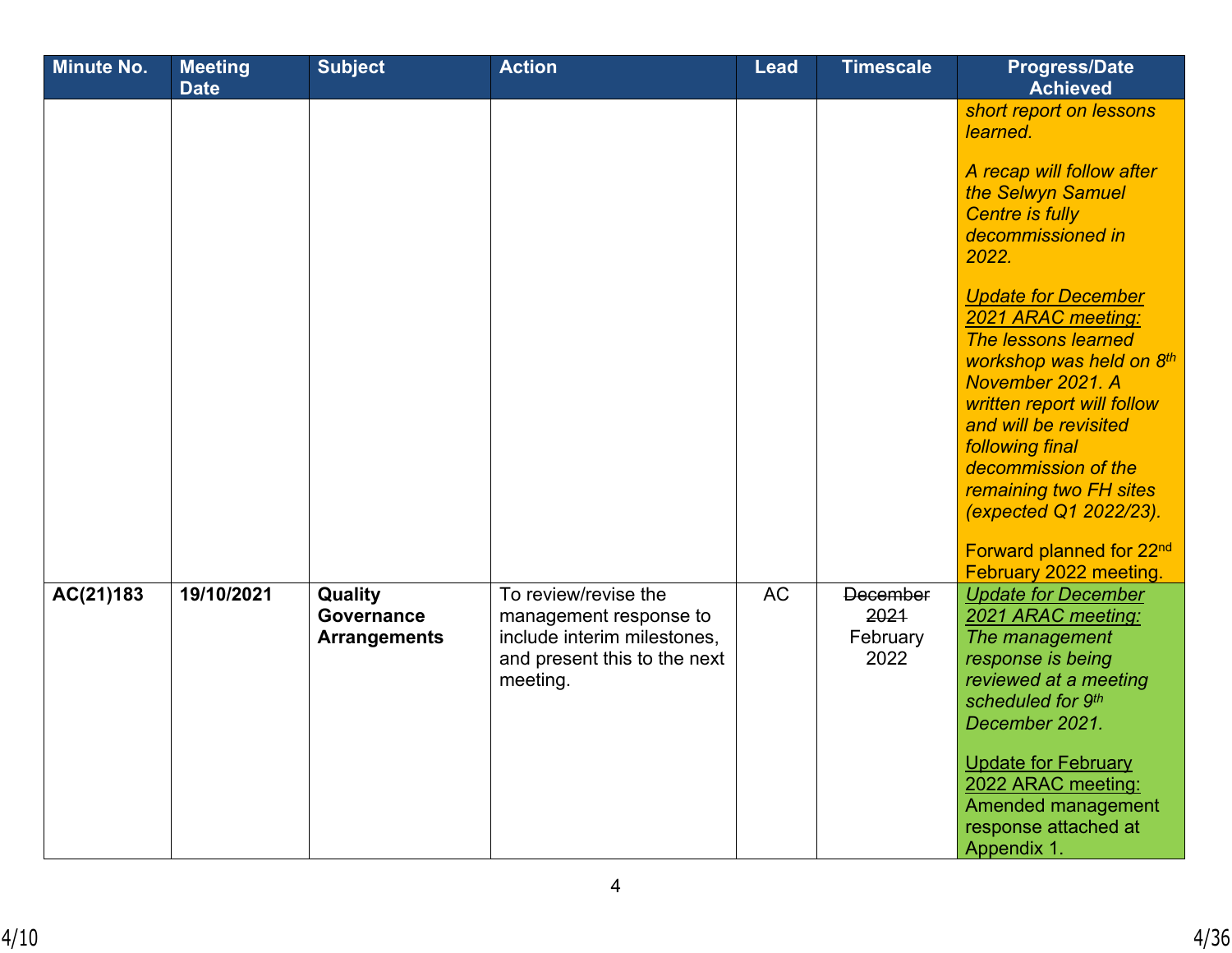| <b>Minute No.</b> | <b>Meeting</b><br><b>Date</b>                                                                                               | <b>Subject</b>                                                                                                     | <b>Action</b>                                                                                                                                         | <b>Lead</b>            | <b>Timescale</b> | <b>Progress/Date</b><br><b>Achieved</b>                                                                                                                                          |
|-------------------|-----------------------------------------------------------------------------------------------------------------------------|--------------------------------------------------------------------------------------------------------------------|-------------------------------------------------------------------------------------------------------------------------------------------------------|------------------------|------------------|----------------------------------------------------------------------------------------------------------------------------------------------------------------------------------|
| AC(21)185         | 19/10/2021                                                                                                                  | <b>RCP Medical</b><br><b>Records Keeping</b><br><b>Standards Internal</b><br><b>Audit Update</b>                   | To explore potential<br>learning from other<br>organisations who use<br>written records:<br>To provide a further update                               | <b>PK</b><br><b>PK</b> | April<br>2022    | To be incorporated in<br>update scheduled for 19th<br><b>April 2022.</b><br>Forward planned for 19th                                                                             |
|                   |                                                                                                                             |                                                                                                                    | to the April 2022 meeting.                                                                                                                            |                        | April<br>2022    | April 2022 meeting.                                                                                                                                                              |
| AC(21)212         | 14/12/2021<br><b>Table of Actions:</b><br>AC(21)187 -<br><b>Discharge</b><br><b>Processes Review</b>                        |                                                                                                                    | To feed back to Ms Jill<br>Paterson the issues raised<br>regarding the management<br>response and provide a<br>further update at the next<br>meeting. | JW/JP                  | February<br>2022 | <b>Amended management</b><br>response attached at<br>Appendix 2.                                                                                                                 |
|                   |                                                                                                                             |                                                                                                                    | To raise any queries<br>deemed necessary with the<br>authors.                                                                                         | JJ                     | February<br>2022 | Completed. The action<br>plan has been reviewed<br>and a follow up of this<br>audit work will be<br>discussed with<br>management as part of<br>the 2022/23 planning<br>meetings. |
|                   |                                                                                                                             | <b>Table of Actions:</b><br>AC(21)189 -<br><b>Medical Staff</b><br><b>Recruitment</b><br>(Reasonable<br>Assurance) | To share the report with<br>PODCC and discuss<br>monitoring actions via its<br>Workplan with Mrs Lisa<br>Gostling.                                    | <b>JW</b>              | February<br>2022 | To be included on the<br>forward Workplan for<br><b>PODCC and will be an</b><br>agenda item at the 4 <sup>th</sup><br>April 2022 meeting.                                        |
| AC(21)215         | 14/12/2021<br><b>Review of Capital</b><br><b>Governance</b><br><b>Arrangements-</b><br><b>Management</b><br><b>Response</b> |                                                                                                                    | To schedule an update on<br>progress with the action<br>plan for SDODC's February<br>2022 meeting.                                                    | <b>LD</b>              | February<br>2022 | Forward planned for 24th<br><b>February 2022 SDODC</b><br>meeting.                                                                                                               |
|                   |                                                                                                                             |                                                                                                                    | To discuss rewording those<br>actions which are ongoing,<br>rather than comprise a                                                                    | CB/PW                  | February<br>2022 | Completed.                                                                                                                                                                       |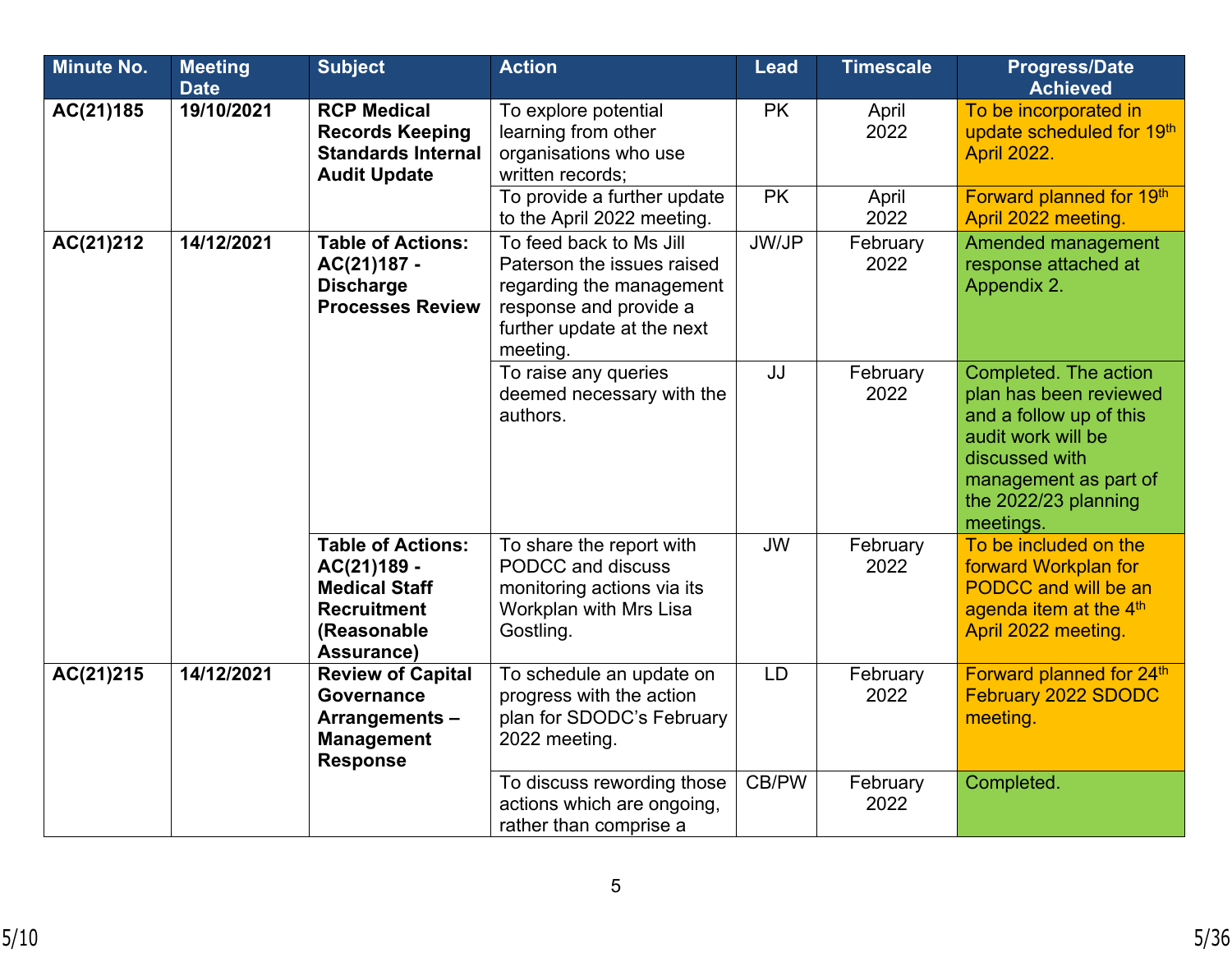| <b>Minute No.</b> | <b>Meeting</b> | <b>Subject</b>                                                      | <b>Action</b>                                                                                                                 | <b>Lead</b> | <b>Timescale</b> | <b>Progress/Date</b>                                                                                                                                                                                                                                                                                                                                                                                                                                                                                                                                                                                                          |  |
|-------------------|----------------|---------------------------------------------------------------------|-------------------------------------------------------------------------------------------------------------------------------|-------------|------------------|-------------------------------------------------------------------------------------------------------------------------------------------------------------------------------------------------------------------------------------------------------------------------------------------------------------------------------------------------------------------------------------------------------------------------------------------------------------------------------------------------------------------------------------------------------------------------------------------------------------------------------|--|
|                   | <b>Date</b>    |                                                                     |                                                                                                                               |             |                  | <b>Achieved</b>                                                                                                                                                                                                                                                                                                                                                                                                                                                                                                                                                                                                               |  |
|                   |                |                                                                     | single resolution, to better<br>facilitate tracking.                                                                          |             |                  |                                                                                                                                                                                                                                                                                                                                                                                                                                                                                                                                                                                                                               |  |
| AC(21)217         | 14/12/2021     | <b>Cost Advisor</b><br><b>Review from Field</b><br><b>Hospitals</b> | To record dissatisfaction<br>with Pembrokeshire County<br>Council's response in the<br><b>ARAC Update Report to</b><br>Board. | PN/JW       | January<br>2022  | Completed. Included in<br><b>ARAC Update Report to</b><br>27th January 2022 Public<br>Board meeting.                                                                                                                                                                                                                                                                                                                                                                                                                                                                                                                          |  |
|                   |                |                                                                     | To provide an update on<br>progress with queries to<br>the next meeting, via the<br>Table of Actions.                         | HT          | February<br>2022 | <b>Ceredigion County</b><br>Council<br><b>FINAL ACCOUNTS</b><br><b>REMAIN TO BE</b><br><b>FINALISED</b><br><b>Final accounts have</b><br>not yet been agreed<br>for the Ceredigion<br><b>Field Hospitals</b><br>decommissioning<br>costs. The Health<br>Board are in regular<br>contact with<br><b>Ceredigion County</b><br>Council to ensure that<br>these are finalised.<br><b>Pembrokeshire County</b><br>Council<br><b>ALL ACTIONS</b><br><b>COMPLETE</b><br>Re-imbursement has<br>been made following<br>incorrect re-charging<br>of in-house fees<br>through a credit on<br>outstanding charges<br>to the Health Board. |  |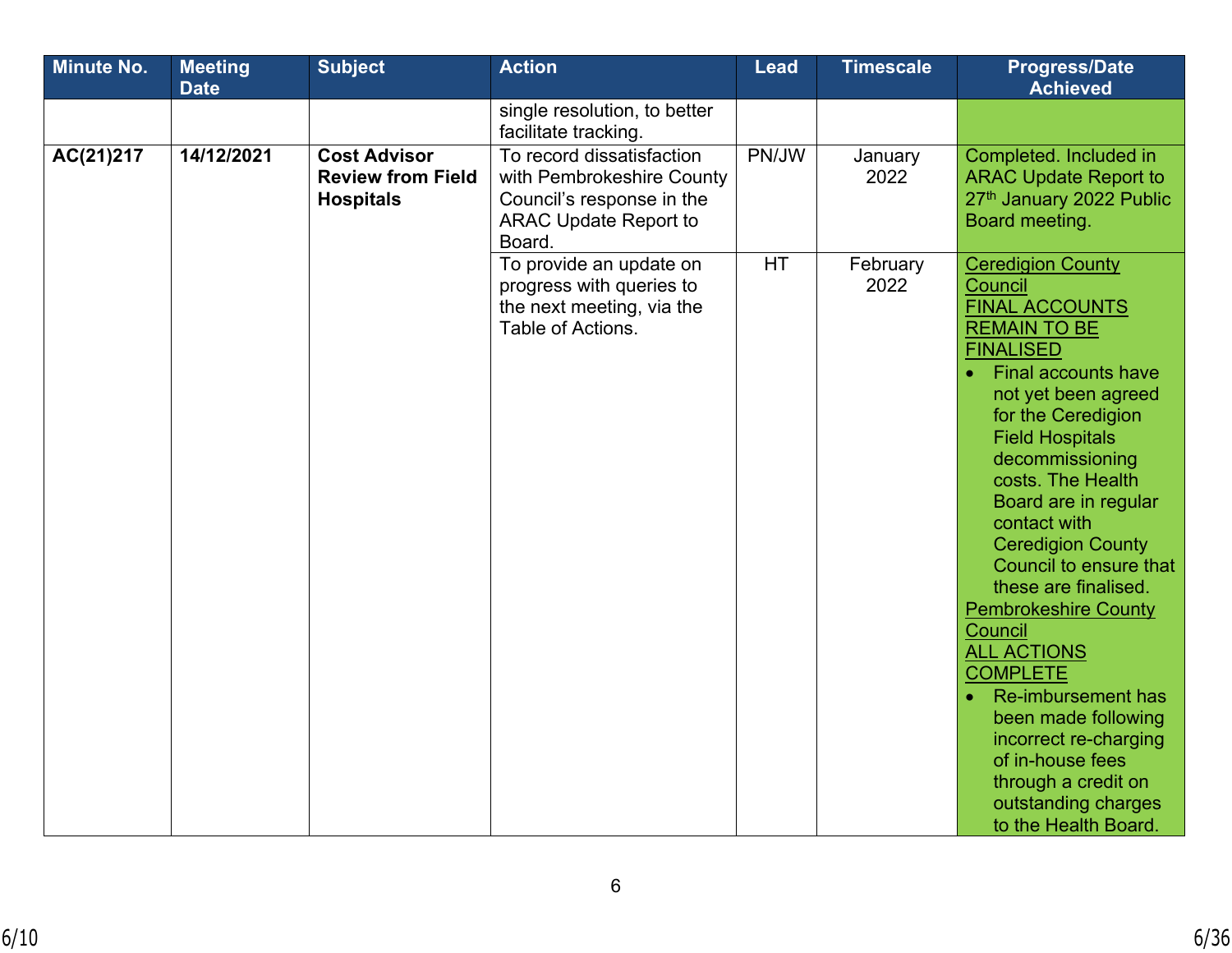| <b>Minute No.</b> | <b>Meeting</b><br><b>Date</b> | <b>Subject</b>                              | <b>Action</b>                                                                                        | <b>Lead</b> | <b>Timescale</b> | <b>Progress/Date</b><br><b>Achieved</b>                                                                                                                                                                                                                                                                                                                                                                                                                                                                                                                                                                                                                                  |
|-------------------|-------------------------------|---------------------------------------------|------------------------------------------------------------------------------------------------------|-------------|------------------|--------------------------------------------------------------------------------------------------------------------------------------------------------------------------------------------------------------------------------------------------------------------------------------------------------------------------------------------------------------------------------------------------------------------------------------------------------------------------------------------------------------------------------------------------------------------------------------------------------------------------------------------------------------------------|
|                   |                               |                                             |                                                                                                      |             |                  | <b>Total credit of £67k</b><br>confirmed.<br>Supporting<br>$\bullet$<br>information has been<br>provided for materials<br>for electrical<br>installations.                                                                                                                                                                                                                                                                                                                                                                                                                                                                                                               |
| AC(21)218         | 14/12/2021                    | <b>Financial</b><br><b>Assurance Report</b> | To establish the specifics<br>of STA HDD579, and why<br>this contract had not gone<br>out to tender. | <b>HT</b>   | February<br>2022 | <b>Nation Radio has been</b><br>identified as the only<br>local radio network that<br>can provide adverts<br>specifically for the<br>Ceredigion,<br>Carmarthenshire and<br>Pembrokeshire<br>communities. This<br>campaign is targeted at<br>the non-digital audience<br>as part of the UHB's<br>accessible<br>communication policy.<br>STA covers a period of 4<br>years but will only be<br>used if budget is<br>available and will be<br>reviewed at the end of<br>the period to check<br>whether alternate<br>suppliers have become<br>available. STA has<br>previously been raised<br>for same supplier, as it<br>has not been possible to<br>identify alternatives. |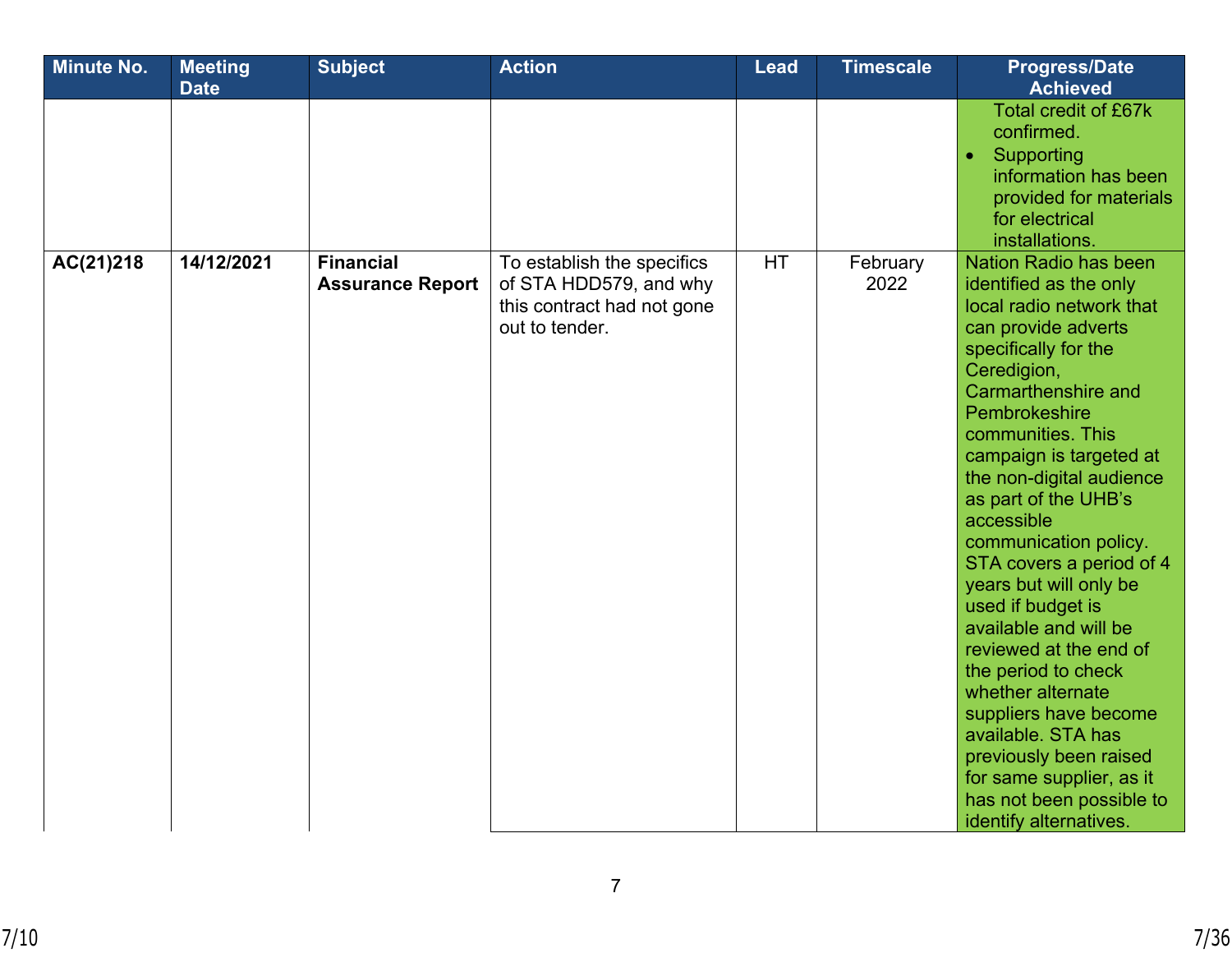| <b>Minute No.</b> | <b>Meeting</b><br><b>Date</b> | <b>Subject</b>                                                                                                                                      | <b>Action</b>                                                                                                                                       | <b>Lead</b><br><b>Timescale</b> |                  | <b>Progress/Date</b><br><b>Achieved</b>                                                                                                                                                                                                            |  |
|-------------------|-------------------------------|-----------------------------------------------------------------------------------------------------------------------------------------------------|-----------------------------------------------------------------------------------------------------------------------------------------------------|---------------------------------|------------------|----------------------------------------------------------------------------------------------------------------------------------------------------------------------------------------------------------------------------------------------------|--|
|                   |                               |                                                                                                                                                     | To discuss with Mrs Lisa<br>Gostling whether an<br>evaluation of the<br>effectiveness of enhanced<br>rates is required, to be<br>reported to PODCC. | HT                              | February<br>2022 | The effectiveness of the<br>evaluation was<br>discussed as part of the<br><b>Gold Command Group</b><br>decision-making process<br>which was ratified by<br>Board. Agreed no further<br>action is required.                                         |  |
|                   |                               |                                                                                                                                                     | To include for ratification<br>the requested changes to<br>the Scheme of Delegation<br>in the next Financial Report<br>to Public Board.             | <b>HT</b>                       | January<br>2022  | Completed.                                                                                                                                                                                                                                         |  |
| AC(21)219         | 14/12/2021                    | <b>Audit Wales</b><br><b>Update Report</b>                                                                                                          | To consider the MHLD<br>Directorate a priority in<br>terms of the Operational<br>Governance reviews.                                                | AB                              | February<br>2022 | Exact scope still to be<br>determined but all<br>directorates will be<br>included.                                                                                                                                                                 |  |
| AC(21)224         | 14/12/2021                    | <b>Taking Care of the</b><br><b>Carers? How NHS</b><br><b>Bodies Supported</b><br><b>Staff Wellbeing</b><br>during the COVID-<br><b>19 Pandemic</b> | To add the omitted dates to<br>the action plan.                                                                                                     | <b>LG</b>                       | February<br>2022 | Amended management<br>response attached at<br>Appendix 3.                                                                                                                                                                                          |  |
| AC(21)226         | 14/12/2021                    | <b>Deployment of</b><br><b>WPAS into MHLD</b><br>(Limited<br>Assurance)                                                                             | For the Internal Audit team<br>to reflect on the<br>Committee's comments<br>and reconsider the<br>assurance rating awarded;                         | JJ                              | February<br>2022 | Completed. The<br>assurance rating has<br>been reviewed and it is<br>considered that Limited<br><b>Assurance was</b><br>appropriate. A note has<br>been included within the<br><b>Audit &amp; Assurance</b><br>progress report to<br>confirm this. |  |
|                   |                               |                                                                                                                                                     | To present a further update<br>to the next meeting,                                                                                                 | HT                              | February<br>2022 | Forward planned for 22nd<br>February 2022 meeting.                                                                                                                                                                                                 |  |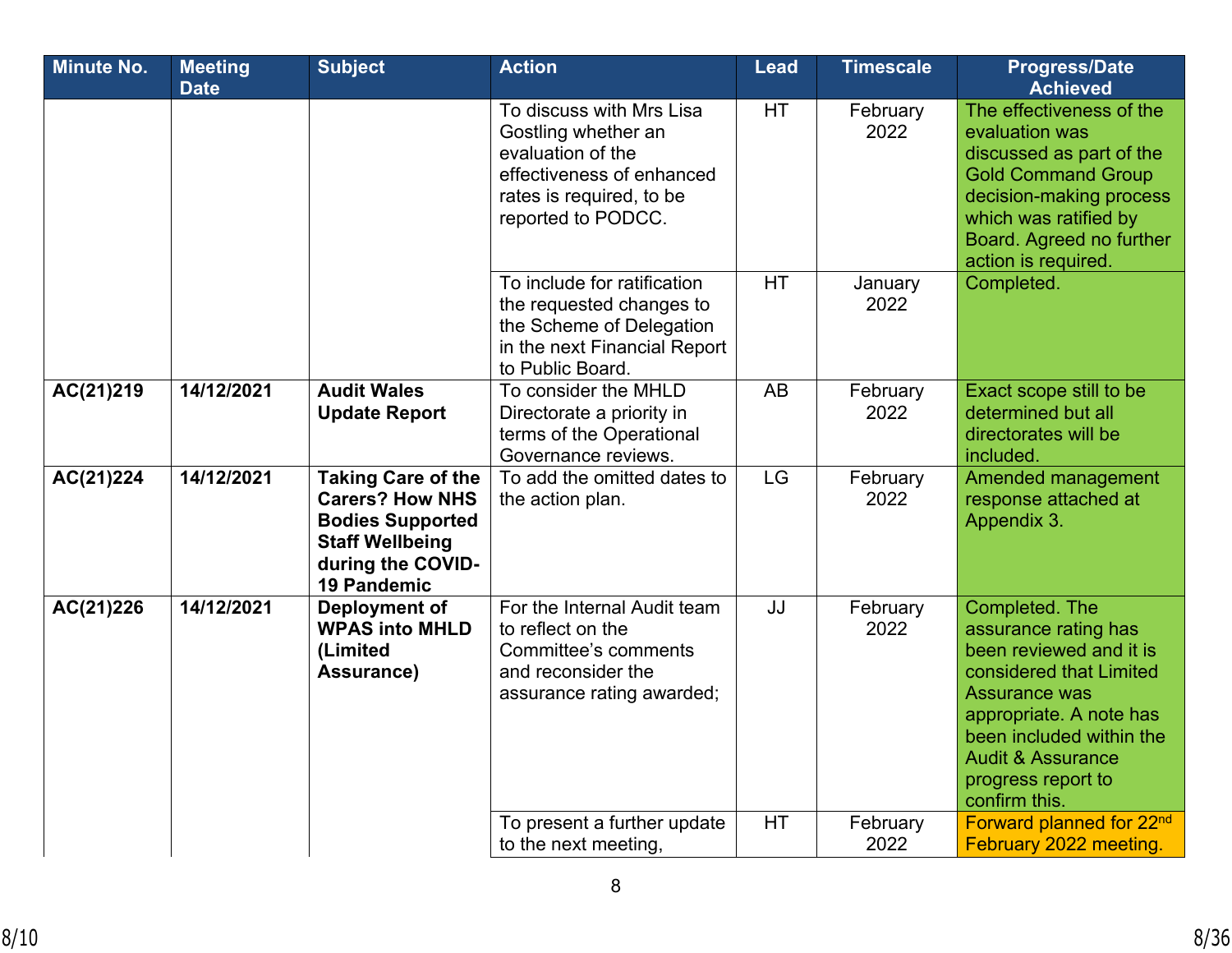| <b>Minute No.</b> | <b>Meeting</b><br><b>Date</b> | <b>Subject</b>                                                                                          | <b>Action</b>                                                                                                                                                                     | Lead      | <b>Timescale</b> | <b>Progress/Date</b><br><b>Achieved</b>                                                                                                                                                                      |
|-------------------|-------------------------------|---------------------------------------------------------------------------------------------------------|-----------------------------------------------------------------------------------------------------------------------------------------------------------------------------------|-----------|------------------|--------------------------------------------------------------------------------------------------------------------------------------------------------------------------------------------------------------|
|                   |                               |                                                                                                         | including confirmation that<br>those actions within the<br>management response due<br>for completion by<br>December 2021 have been<br>completed;                                  |           |                  |                                                                                                                                                                                                              |
|                   |                               |                                                                                                         | To invite a representative<br>from the MHLD Directorate<br>to attend the next meeting<br>for discussion of the above:                                                             | <b>CM</b> | December<br>2022 | Completed.                                                                                                                                                                                                   |
|                   |                               |                                                                                                         | To amend the<br>management response to<br>Recommendation 1.1 to<br>comprise a list of all<br>intended actions, as<br>opposed to examples;                                         | <b>HT</b> | February<br>2022 | Forward planned for 22nd<br>February 2022 meeting.                                                                                                                                                           |
|                   |                               |                                                                                                         | To highlight the contents of<br>the report and the<br>Committee's concerns<br>within the ARAC Update<br>Report to Board.                                                          | PN/JW     | January<br>2022  | Completed. Included in<br><b>ARAC Update Report to</b><br>27th January 2022 Public<br>Board meeting.                                                                                                         |
| AC(21)228         | 14/12/2021                    | <b>Financial</b><br>Planning,<br><b>Monitoring and</b><br><b>Reporting</b><br>(Reasonable<br>Assurance) | To share the report with<br>and monitor actions via the<br><b>Sustainable Resources</b><br>Committee.                                                                             | <b>HT</b> | April<br>2022    | Forward planned for 25th<br>April 2022 SRC meeting.                                                                                                                                                          |
| AC(21)242         | 14/12/2021                    | <b>Audit Wales</b><br><b>Reports</b>                                                                    | To consider including<br>audits on nationally-hosted<br>IT systems as part of the<br><b>Annual Audit Plan for</b><br>2022/23, perhaps with a<br>focus on the new data<br>centres. | <b>AB</b> | February<br>2022 | Concerns around data<br>centres raised with Audit<br><b>Wales leads for Digital</b><br><b>Health and Care Wales</b><br>for consideration as part<br>of the annual audit plan<br>for the strategic authority. |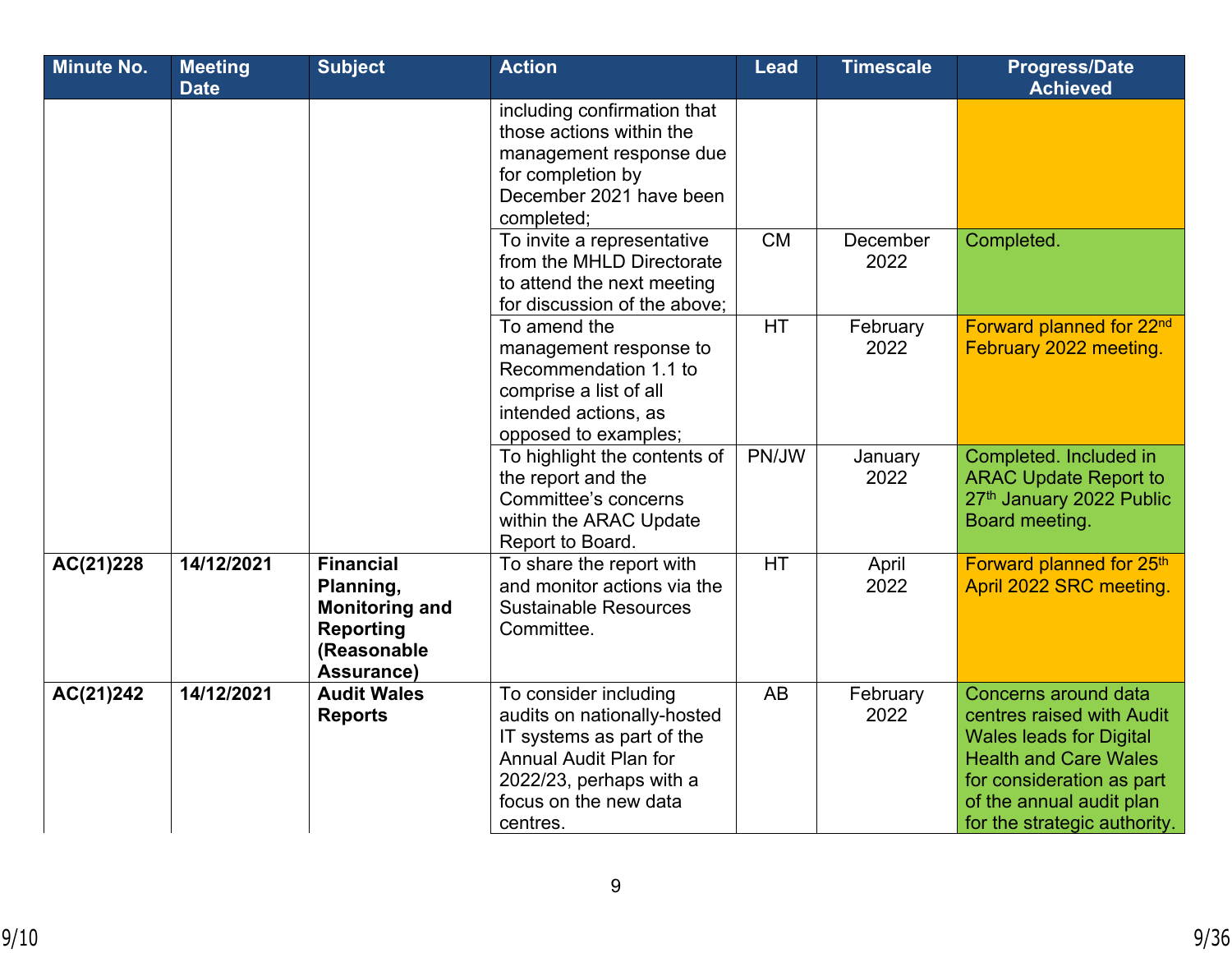| <b>Minute No.</b> | <b>Meeting</b><br><b>Date</b> | <b>Subject</b> | <b>Action</b>                                                                                                                                                                      | <b>Lead</b> | <b>Timescale</b> | <b>Progress/Date</b><br><b>Achieved</b>                                                                                                                                                                                                                      |
|-------------------|-------------------------------|----------------|------------------------------------------------------------------------------------------------------------------------------------------------------------------------------------|-------------|------------------|--------------------------------------------------------------------------------------------------------------------------------------------------------------------------------------------------------------------------------------------------------------|
|                   |                               |                | To raise the issue of<br>concerns regarding<br>management of audit<br>findings relating to national<br>organisations via the All<br><b>Wales Audit Committee</b><br>Chairs' Group. | <b>PN</b>   | February<br>2022 | <b>Discussion held at</b><br>AWACC on 9 <sup>th</sup> February<br>2022. Further<br>conversation to be held<br>at the Audit Working<br>Group with the aim of<br>improving consistency<br>and reporting across<br><b>NHS Wales</b>                             |
|                   |                               |                | To raise the issue of<br>concerns regarding<br>management of audit<br>findings relating to national<br>organisations via the Digital<br>IMs Group.                                 | MD          | February<br>2022 | <b>The All-Wales</b><br><b>Independent Member</b><br><b>Digital Network had its</b><br>inaugural meeting on 26th<br>January 2022. The issue<br>of reviewing audit reports<br>relating to All-Wales<br>digital matters was raised<br>there and was supported. |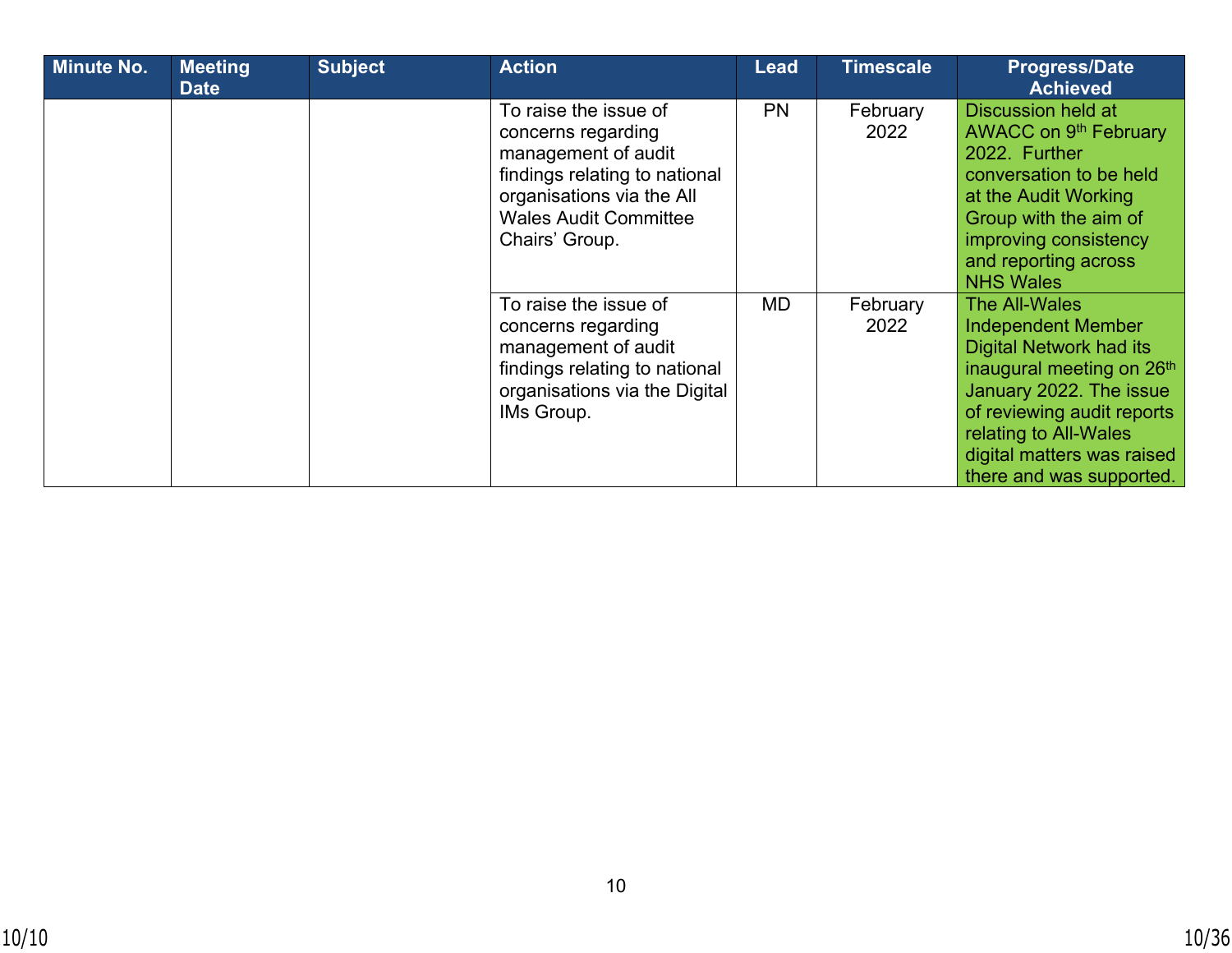

# Management response

**Report title: Review of Quality Governance Arrangements, Hywel Dda University Health Board**

**Completion date:** 

**Document reference:** 2583A2021-22

| Ref            | <b>Recommendation</b>                                                                                                                                                                                                                                                                                                                              | <b>Intended</b><br>outcome/<br>benefit                                                                          | High<br>priority<br>(yes/no) | <b>Accepted</b><br>(yes/no) | <b>Management</b><br>response | <b>Completion</b><br>date | <b>Responsible</b><br>officer |
|----------------|----------------------------------------------------------------------------------------------------------------------------------------------------------------------------------------------------------------------------------------------------------------------------------------------------------------------------------------------------|-----------------------------------------------------------------------------------------------------------------|------------------------------|-----------------------------|-------------------------------|---------------------------|-------------------------------|
| R <sub>1</sub> | The Health Board recently<br>issued generic templates<br>for the agendas and terms<br>of reference of sub-groups<br>of the Operational Quality,<br>Safety and Experience<br>Sub-Committee to address<br>operational inconsistencies.<br>We found that records for<br>sub-group meetings are not<br>of a consistent standard<br>and are not readily | <b>Effective</b><br>management of<br>quality and safety<br>sub-group<br>meetings by<br>operational<br>managers. | <b>Yes</b>                   | <b>Yes</b>                  |                               |                           |                               |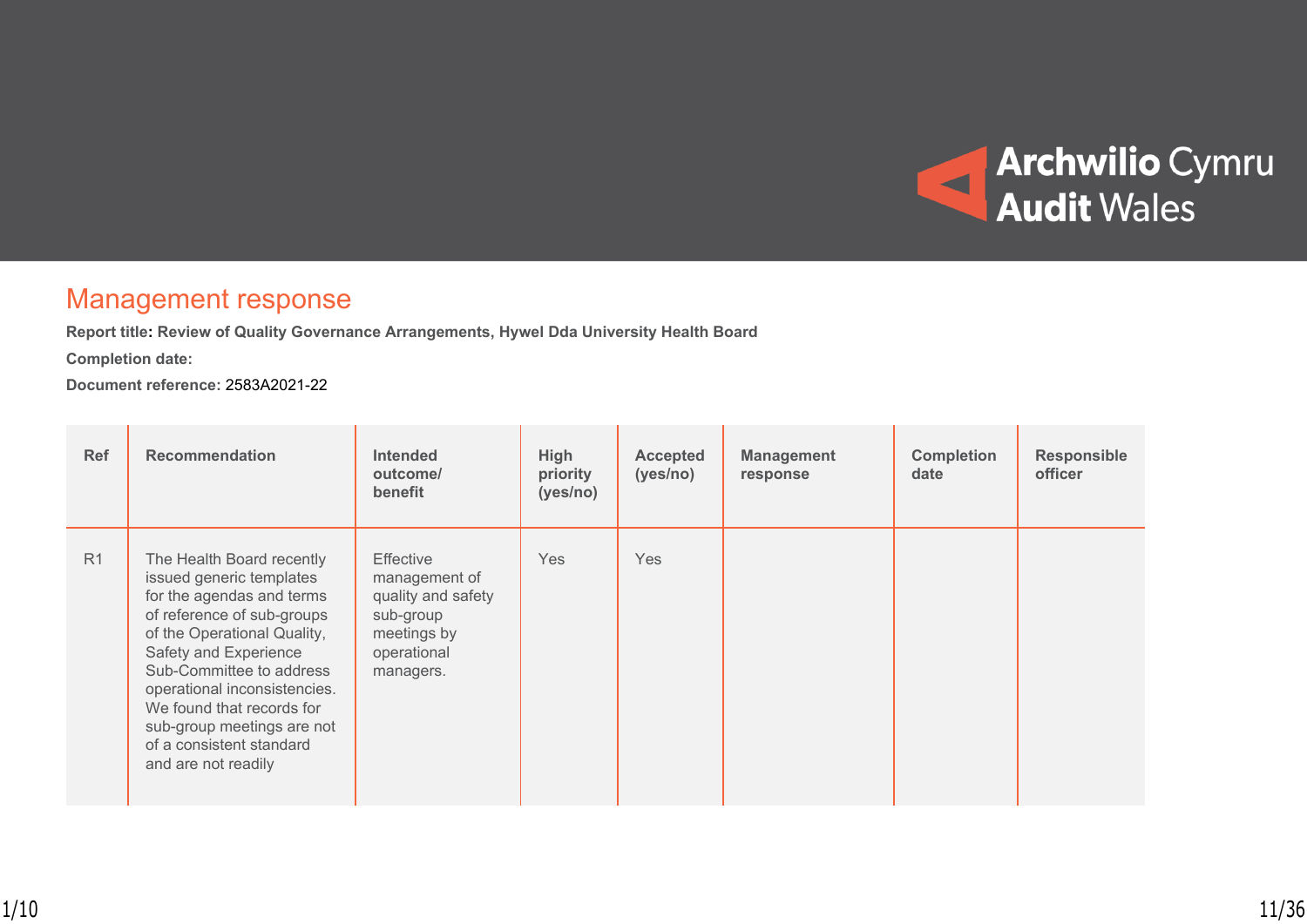| <b>Recommendation</b><br><b>Ref</b><br><b>Intended</b><br>High<br><b>Management</b><br><b>Accepted</b><br>outcome/<br>priority<br>(yes/no)<br>response<br>benefit<br>(yes/no)                                                                                                                                                                                                                                                                                                                                                                                                                                                                                                                                                                                                                                                                                                        | <b>Completion</b><br>date | <b>Responsible</b><br>officer                                                                                                                       |
|--------------------------------------------------------------------------------------------------------------------------------------------------------------------------------------------------------------------------------------------------------------------------------------------------------------------------------------------------------------------------------------------------------------------------------------------------------------------------------------------------------------------------------------------------------------------------------------------------------------------------------------------------------------------------------------------------------------------------------------------------------------------------------------------------------------------------------------------------------------------------------------|---------------------------|-----------------------------------------------------------------------------------------------------------------------------------------------------|
| available when required.<br>The Health Board should:<br>mandate the use of the<br>a)<br>a) The EDONQPE to<br>recently issued generic<br>reissue templates<br>templates with the<br>and instruct<br>understanding that the<br>utilisation at each<br>agenda template is a<br>quality<br>minimum requirement<br>governance<br>which can be<br>meeting at service<br>supplemented as<br>and directorate<br>appropriate;<br>meetings.<br>issue guidance on<br>b)<br>b) Guidance<br>record taking at<br>document to be<br>meetings; and<br>developed and<br>ensure that local<br>issued with (R1a).<br>$\mathbf{C}$<br>records are stored in a<br>c) Include within<br>standard location to<br>guidance<br>facilitate access.<br>document (R1b) a<br>reminder of the<br>importance of<br>storing of meeting<br>papers in<br>accordance with<br>corporate records<br>management<br>policy. | 31/11/2021                | Executive<br>Director of<br>Nursing,<br>Quality and<br>Patient<br>Experience<br>(EDONQPE)<br><b>Board</b><br>Secretary<br><b>Board</b><br>Secretary |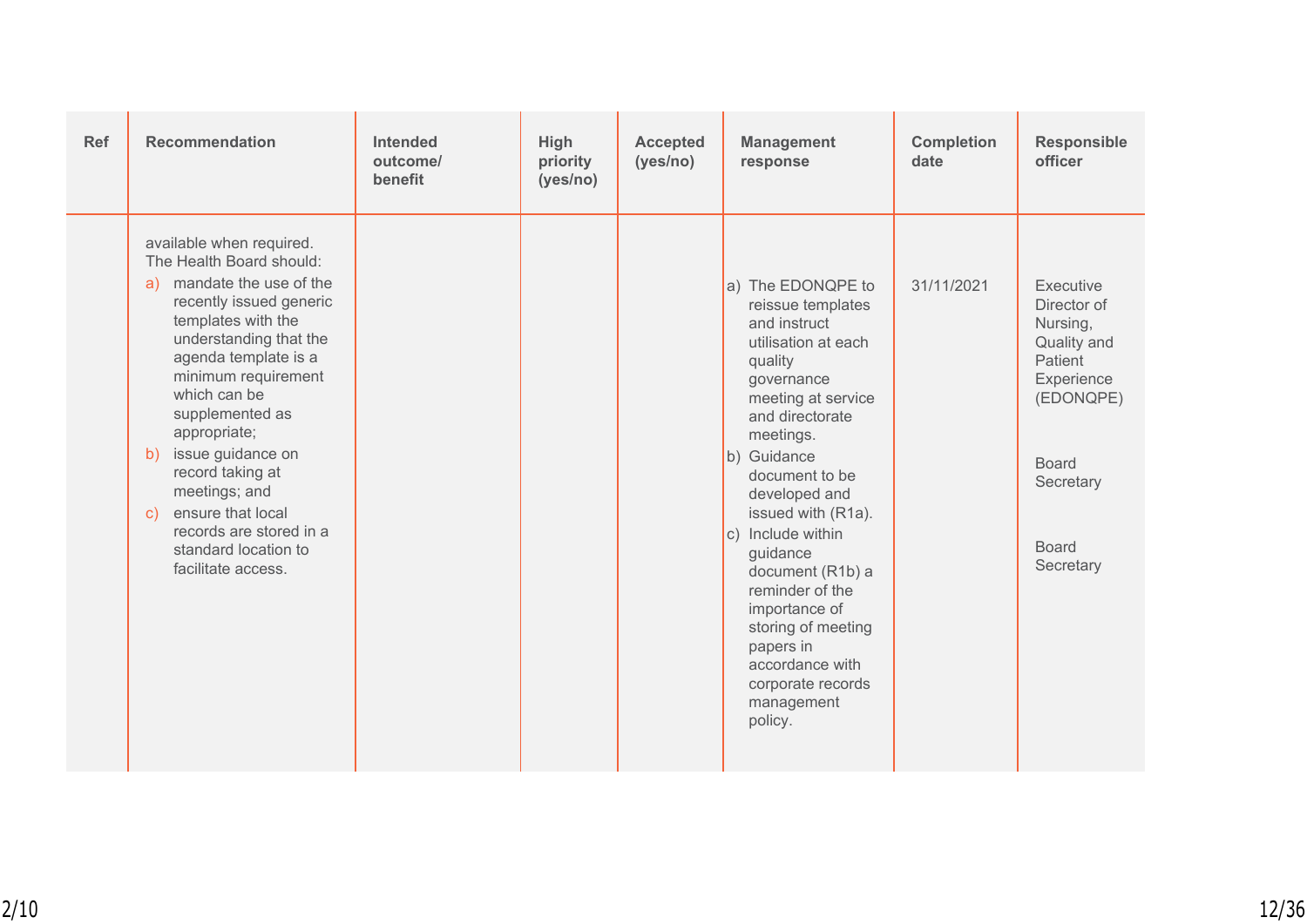| <b>Ref</b> | <b>Recommendation</b>                                                                                                                                                                                                                                                                                                                                                                                                                                                                                                     | Intended<br>outcome/<br>benefit                                                                                                              | High<br>priority<br>(yes/no) | <b>Accepted</b><br>(yes/no) | <b>Management</b><br>response                                                                                                                                                                                                                                                                                                                                                                                                                                                                                                               | <b>Completion</b><br>date | <b>Responsible</b><br>officer |
|------------|---------------------------------------------------------------------------------------------------------------------------------------------------------------------------------------------------------------------------------------------------------------------------------------------------------------------------------------------------------------------------------------------------------------------------------------------------------------------------------------------------------------------------|----------------------------------------------------------------------------------------------------------------------------------------------|------------------------------|-----------------------------|---------------------------------------------------------------------------------------------------------------------------------------------------------------------------------------------------------------------------------------------------------------------------------------------------------------------------------------------------------------------------------------------------------------------------------------------------------------------------------------------------------------------------------------------|---------------------------|-------------------------------|
| R2         | There are inconsistent<br>leadership arrangements at<br>an operational level for<br>assurance, risk, and safety<br>across the Health Board.<br>The Health Board should<br>either strengthen current<br>arrangements where staff<br>resources for assurance,<br>risk and safety are<br>managed by directorates to<br>improve consistency, or<br>move to a model where<br>those staff are managed<br>centrally, ensuring that<br>support available to the<br>operational teams is<br>consistent across the<br>Health Board. | Clear and<br>consistent local<br>leadership<br>arrangements for<br>assurance, risk<br>and safety,<br>supported by<br>corporate<br>resources. | Yes                          | Yes                         | There are<br>consistent<br>leadership<br>arrangements in<br>place at<br>operational level<br>(acute, community<br>and primary care)<br>for assurance, risk<br>and safety,<br>however<br>responding to the<br>pandemic has<br>impacted on the<br>capacity of the<br>leadership teams<br>to be able to<br>discharge all their<br>accountabilities<br>effectively. There<br>has been a daily<br>focus on managing<br>risks across the<br>system, however<br>this has not always<br>been reflected in<br>the risks on the<br>Datix Risk System. |                           |                               |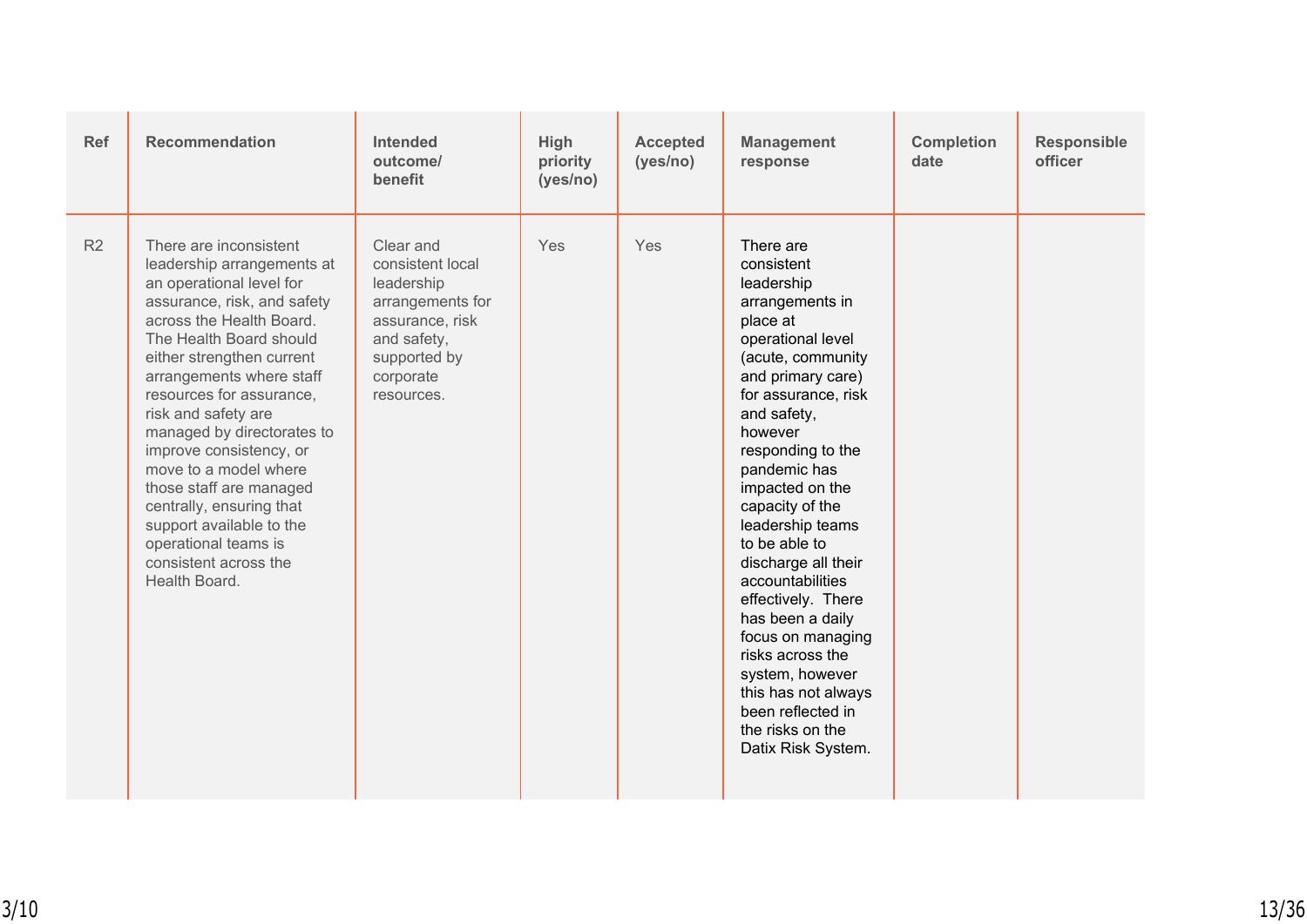| Ref | Recommendation | Intended<br>outcome/<br>benefit | High<br>priority<br>(yes/no) | <b>Accepted</b><br>(yes/no) | <b>Management</b><br>response                                                                                                                                                                                                                                                                                                                                                                                                                                                                                                                              | <b>Completion</b><br>date | Responsible<br>officer                                                                   |
|-----|----------------|---------------------------------|------------------------------|-----------------------------|------------------------------------------------------------------------------------------------------------------------------------------------------------------------------------------------------------------------------------------------------------------------------------------------------------------------------------------------------------------------------------------------------------------------------------------------------------------------------------------------------------------------------------------------------------|---------------------------|------------------------------------------------------------------------------------------|
|     |                |                                 |                              |                             | A review will be<br>undertaken to<br>enhance the<br>capacity across<br>operational and<br>corporate teams to<br>ensure a consistent<br>approach to<br>managing<br>assurance, risk and<br>safety. It is<br>possible there will<br>be a financial<br>impact of the<br>review and<br>therefore this will<br>need to be<br>considered as part<br>of the IMTP for<br>2022/23. Interim<br>milestones include:<br>Undertake an<br>$\bullet$<br>assessment of<br>the current<br>approach, both<br>corporately<br>and<br>operationally,<br>to quality<br>governance | 31/12/2022<br>31/03/2022  | Executive<br>Director of<br>Operations<br>(EDOO)<br>Head of<br>Quality and<br>Governance |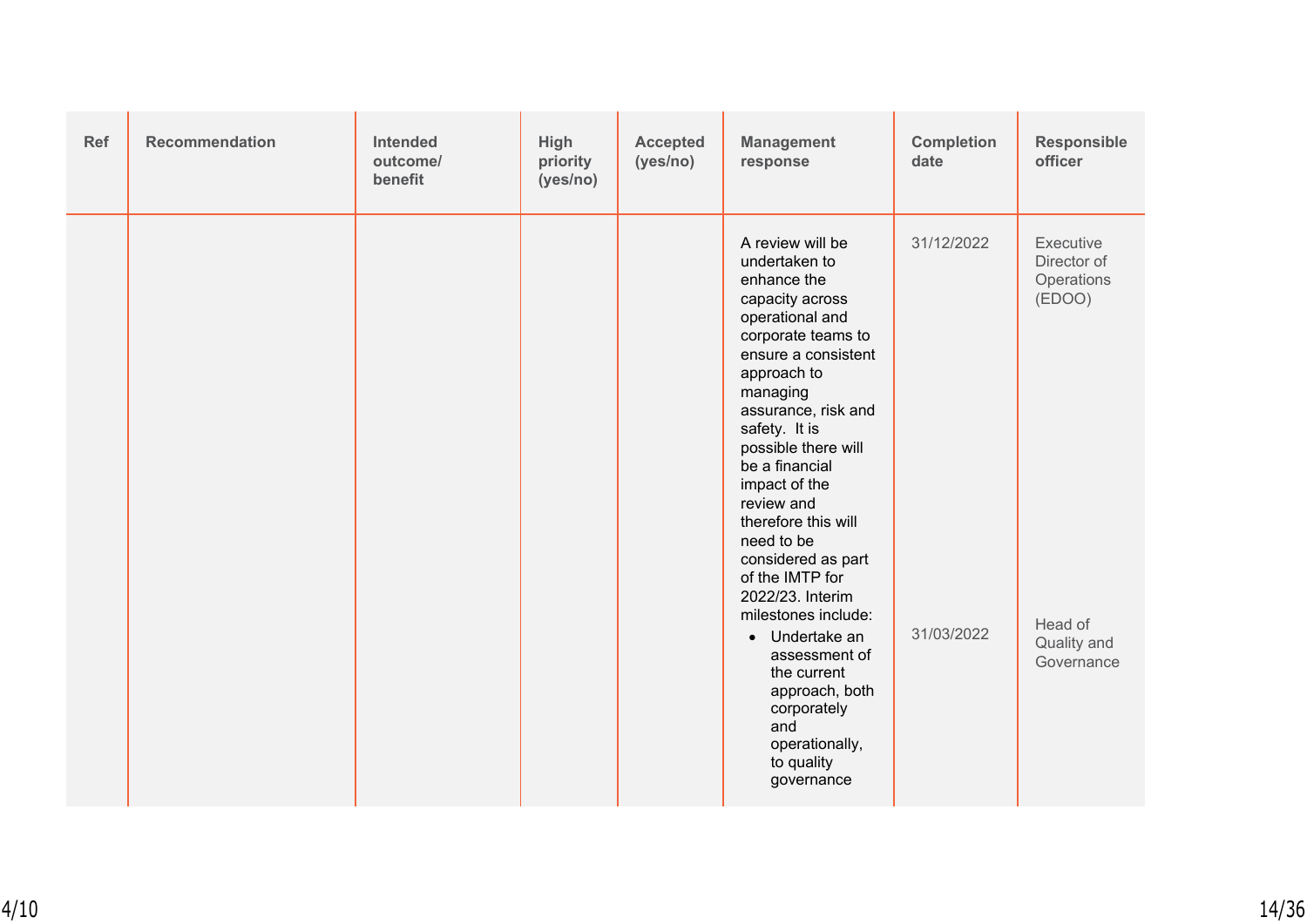| Ref            | <b>Recommendation</b>                                                                                                             | <b>Intended</b><br>outcome/<br>benefit                                                       | High<br>priority<br>(yes/no) | <b>Accepted</b><br>(yes/no) | <b>Management</b><br>response                                                                                                                                                                                                                                                                                                          | <b>Completion</b><br>date | Responsible<br>officer                    |
|----------------|-----------------------------------------------------------------------------------------------------------------------------------|----------------------------------------------------------------------------------------------|------------------------------|-----------------------------|----------------------------------------------------------------------------------------------------------------------------------------------------------------------------------------------------------------------------------------------------------------------------------------------------------------------------------------|---------------------------|-------------------------------------------|
|                |                                                                                                                                   |                                                                                              |                              |                             | (including<br>managing<br>assurance, risk<br>and safety).<br>Continue to<br>$\bullet$<br>meet with<br>Directorates on<br>a six monthly<br>basis to<br>discuss and<br>scrutinise the<br>risk registers<br>• Through the<br>operational<br>business<br>structure,<br>discuss<br>consistency of<br>operational<br>teams risk<br>registers | 31/03/2022<br>31/03/2022  | EDOO and<br><b>EDONQPE</b><br><b>EDOO</b> |
| R <sub>3</sub> | Risk register entries are not<br>being updated for many<br>months, limiting the<br>assurance that can be<br>taken from them. Some | Operational<br>managers know<br>which risks they<br>are responsible for<br>and they maintain | Yes                          | Yes                         | During the ongoing<br>pandemic, risks<br>continue to be<br>managed on a<br>daily basis                                                                                                                                                                                                                                                 |                           |                                           |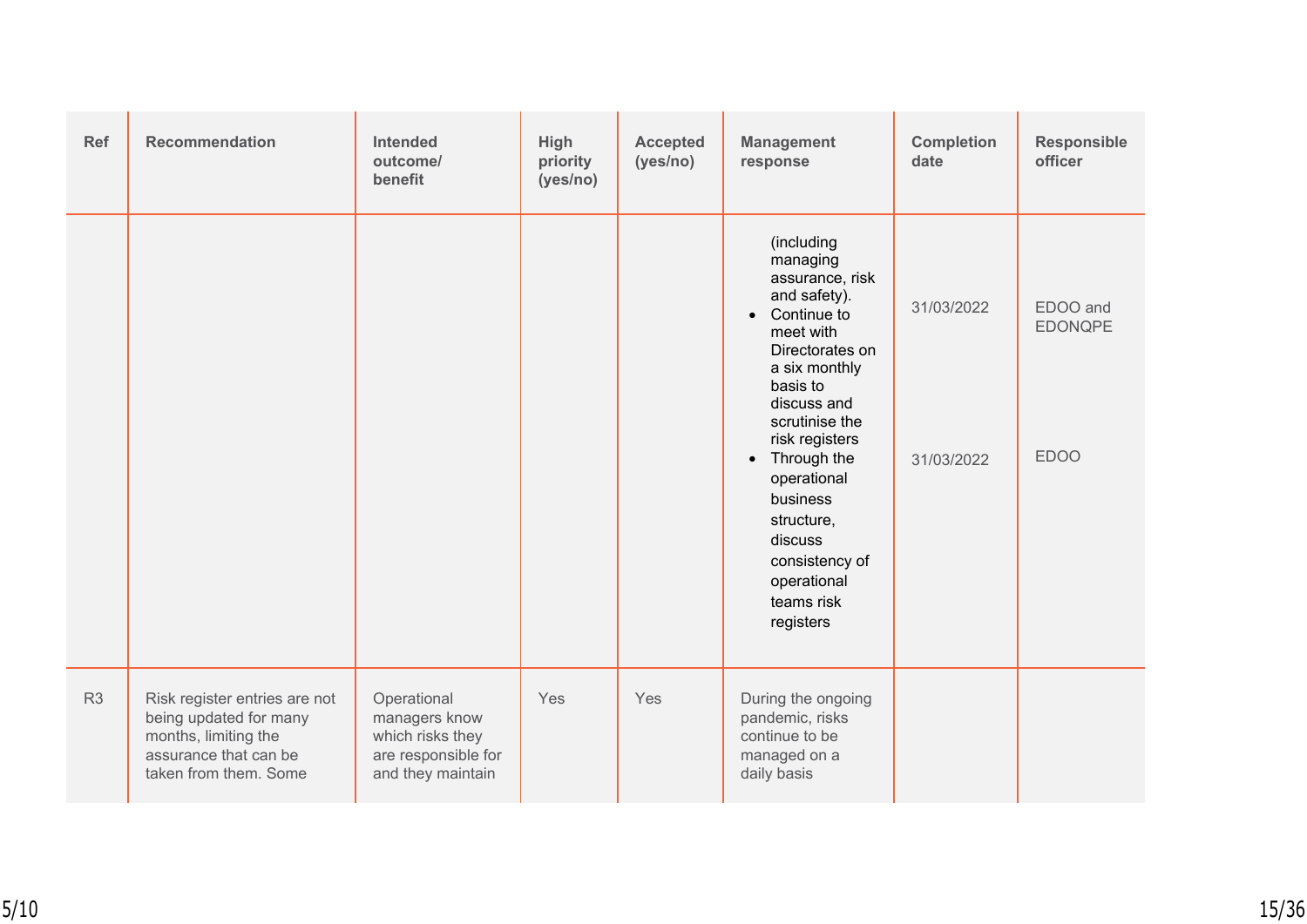| Ref | <b>Recommendation</b>                                                                                                                                                                                                                                                                                                                                                                                                                                                                                                                                                                                                                                                                                                                                                                     | <b>Intended</b><br>outcome/<br>benefit                                                                                                                                                                                            | High<br>priority<br>(yes/no) | <b>Accepted</b><br>(yes/no) | <b>Management</b><br>response                                                                                                                                                                                                                                                                                                                                                                                                                                                                                                                 | <b>Completion</b><br>date | <b>Responsible</b><br>officer |
|-----|-------------------------------------------------------------------------------------------------------------------------------------------------------------------------------------------------------------------------------------------------------------------------------------------------------------------------------------------------------------------------------------------------------------------------------------------------------------------------------------------------------------------------------------------------------------------------------------------------------------------------------------------------------------------------------------------------------------------------------------------------------------------------------------------|-----------------------------------------------------------------------------------------------------------------------------------------------------------------------------------------------------------------------------------|------------------------------|-----------------------------|-----------------------------------------------------------------------------------------------------------------------------------------------------------------------------------------------------------------------------------------------------------------------------------------------------------------------------------------------------------------------------------------------------------------------------------------------------------------------------------------------------------------------------------------------|---------------------------|-------------------------------|
|     | risks are recorded more<br>than once, are not co-<br>ordinated across service<br>areas and there is also<br>potential that the impact of<br>a combination of separate<br>risks could lead to critical<br>consequences for services.<br>Specific risks for the<br>General Surgery Team are<br>also not included in the<br><b>Scheduled Planned Care</b><br>Directorate risk register.<br>The Health Board needs to<br>strengthen its management<br>of risks at an operational<br>level by:<br>a) ensuring that<br>operational teams<br>clearly identify the risks<br>for which they are<br>responsible for and<br>update risk registers in<br>line with corporate<br>policy.<br>putting arrangements in<br>b)<br>place to ensure that the<br>management of risks<br>are coordinated across | risk registers in-<br>line with corporate<br>policy, so that they<br>are up-to-date and<br>provide a clear<br>narrative over<br>time.<br>Assurance taken<br>from the<br>identification and<br>management of<br>risks is improved. |                              |                             | however, they have<br>not always been<br>captured on the<br>Datix Risk system<br>due to operational<br>capacity. As<br>outlined in R2, a<br>review of capacity<br>across the<br>operational and<br>Corporate<br>functions will be<br>undertaken teams<br>to ensure a<br>consistent<br>approach to<br>managing<br>assurance, risk and<br>safety. In addition<br>to this:<br>a) A joint risk review<br>process of risk<br>registers has<br>been instigated<br>with each<br>Directorate by the<br>EDOO and<br><b>EDONQPE</b><br>supported by the | 31/12/2021                | EDOO and<br><b>EDONQPE</b>    |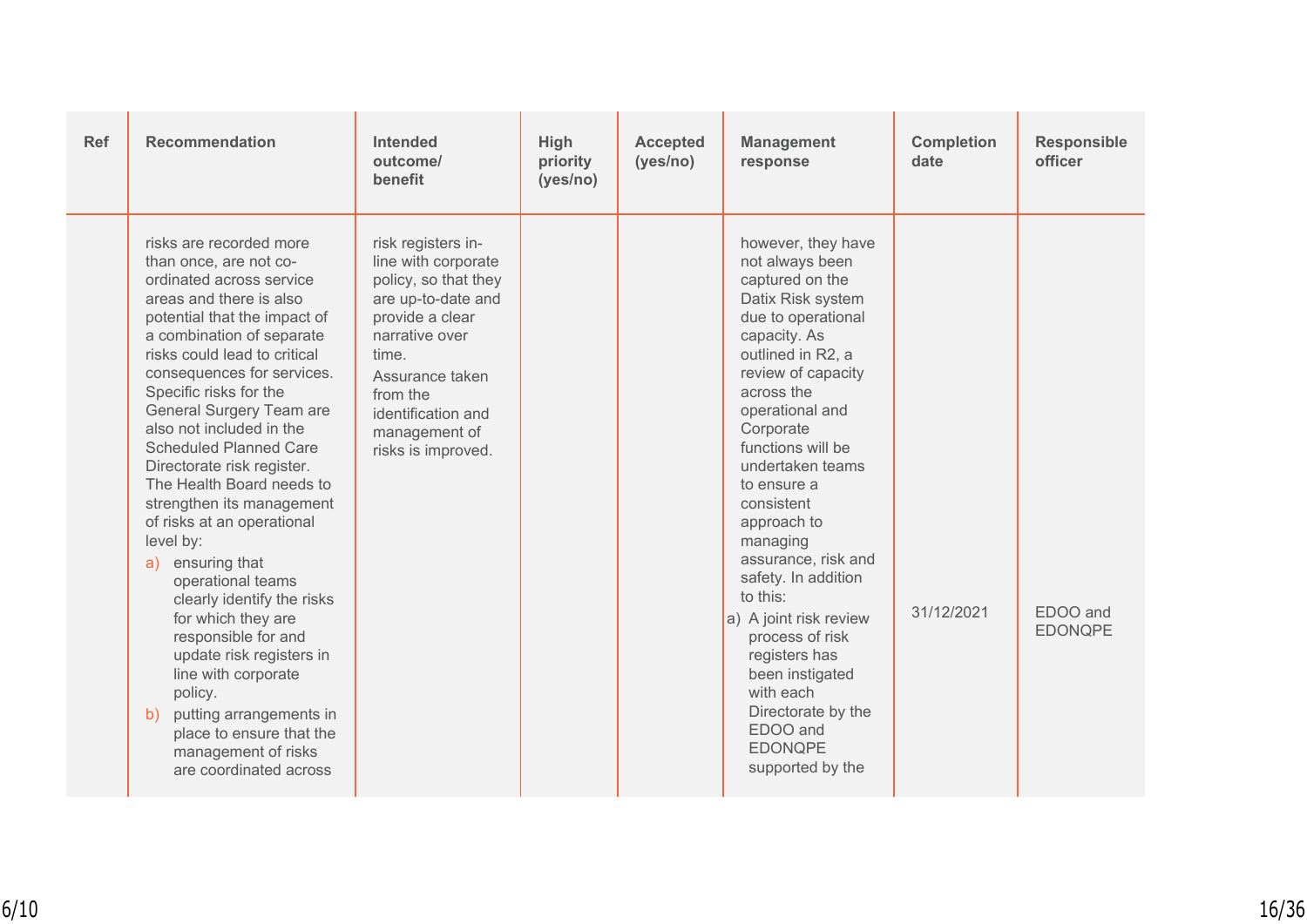| Ref | <b>Recommendation</b>                                                                                                                                                                           | <b>Intended</b><br>outcome/<br>benefit | High<br>priority<br>(yes/no) | <b>Accepted</b><br>(yes/no) | <b>Management</b><br>response                                                                                                                                                                                                                                                                         | <b>Completion</b><br>date | <b>Responsible</b><br>officer |
|-----|-------------------------------------------------------------------------------------------------------------------------------------------------------------------------------------------------|----------------------------------------|------------------------------|-----------------------------|-------------------------------------------------------------------------------------------------------------------------------------------------------------------------------------------------------------------------------------------------------------------------------------------------------|---------------------------|-------------------------------|
|     | operational teams and<br>that mechanisms are in<br>place to identify when<br>the combination of a<br>number of risks across<br>service areas could<br>lead to an increased<br>severity of risk. |                                        |                              |                             | Head of<br>Assurance and<br>Risk commencing<br>in October 2021.<br>b) (i) The joint review<br>process will be<br>used to reinforce<br>the role of<br>oversight by the<br>local triumvirate<br>teams. The<br>expectation that                                                                          | 31/12/2021                | EDOO and<br><b>EDONQPE</b>    |
|     |                                                                                                                                                                                                 |                                        |                              |                             | there is<br>communication<br>and consultation<br>between services<br>where there are<br>risks and issues<br>that may affect<br>impact more<br>widely will be<br>reiterated.<br>(ii) Risk is now a<br>standard item on<br>the newly<br>established<br>Senior<br>Operational<br><b>Business Meeting</b> | Completed                 | <b>EDOO</b>                   |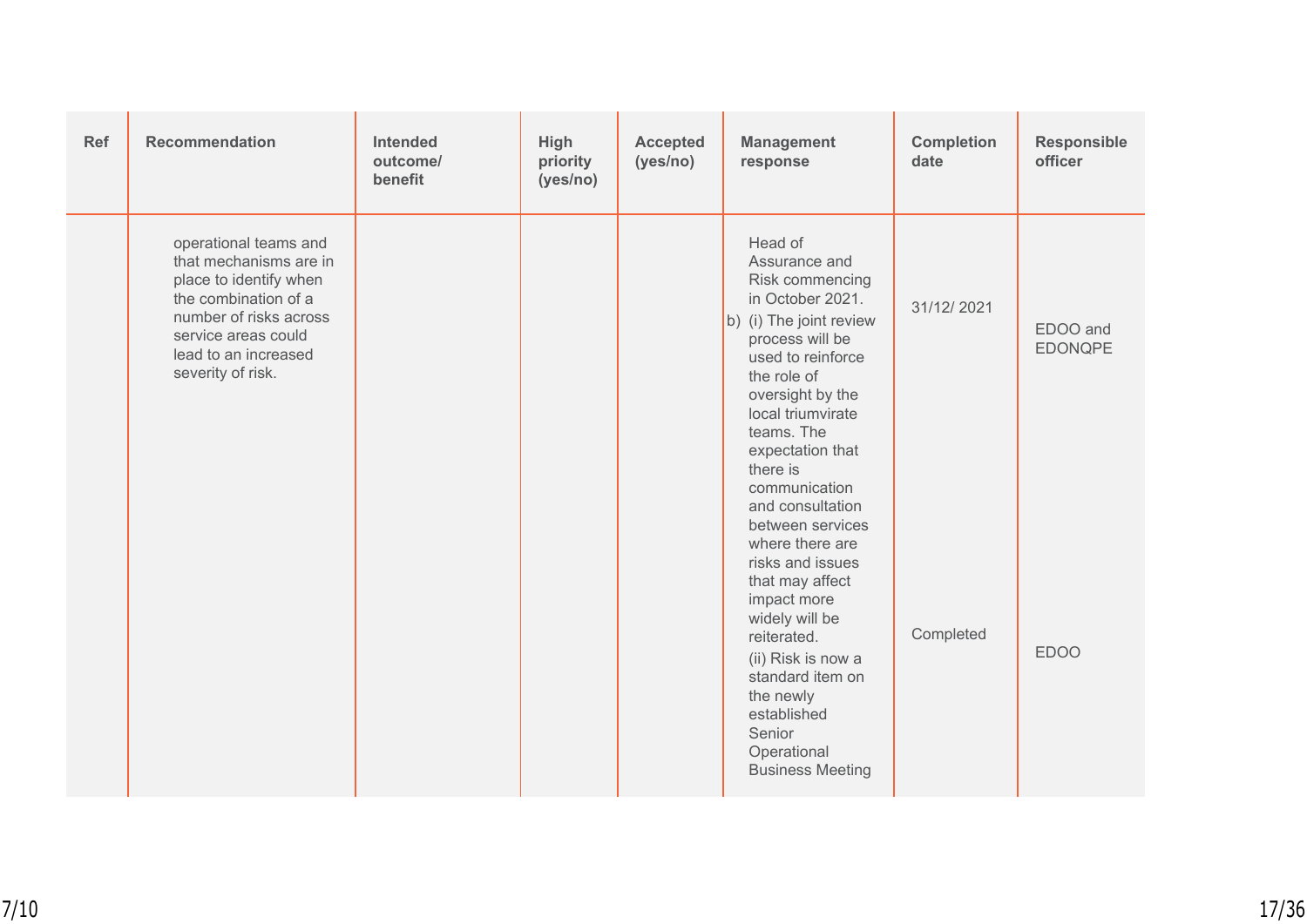| Ref | <b>Recommendation</b> | <b>Intended</b><br>outcome/<br>benefit | High<br>priority<br>(yes/no) | <b>Accepted</b><br>(yes/no) | <b>Management</b><br>response                                                                                                                                                                                                                                                                                                                                                                                                                                                             | <b>Completion</b><br>date | Responsible<br>officer                                 |
|-----|-----------------------|----------------------------------------|------------------------------|-----------------------------|-------------------------------------------------------------------------------------------------------------------------------------------------------------------------------------------------------------------------------------------------------------------------------------------------------------------------------------------------------------------------------------------------------------------------------------------------------------------------------------------|---------------------------|--------------------------------------------------------|
|     |                       |                                        |                              |                             | and should<br>identify cross<br>directorate risks.<br>The agenda will<br>be based around<br>the Senior<br>Operational<br><b>Business</b><br>Meeting's work<br>plan, identified<br>risks, matters<br>arising from<br>previous<br>meetings, issues<br>emerging<br>throughout the<br>year and requests<br>from members.<br>iii) Implementation<br>of new Risk<br>Management<br>system (Phase 2<br>of the Once For<br>Wales).<br>iv) Interim work to<br>be undertaken on<br>the current Datix | 31/12/2022<br>31/12/2021  | <b>Board</b><br>Secretary<br><b>Board</b><br>Secretary |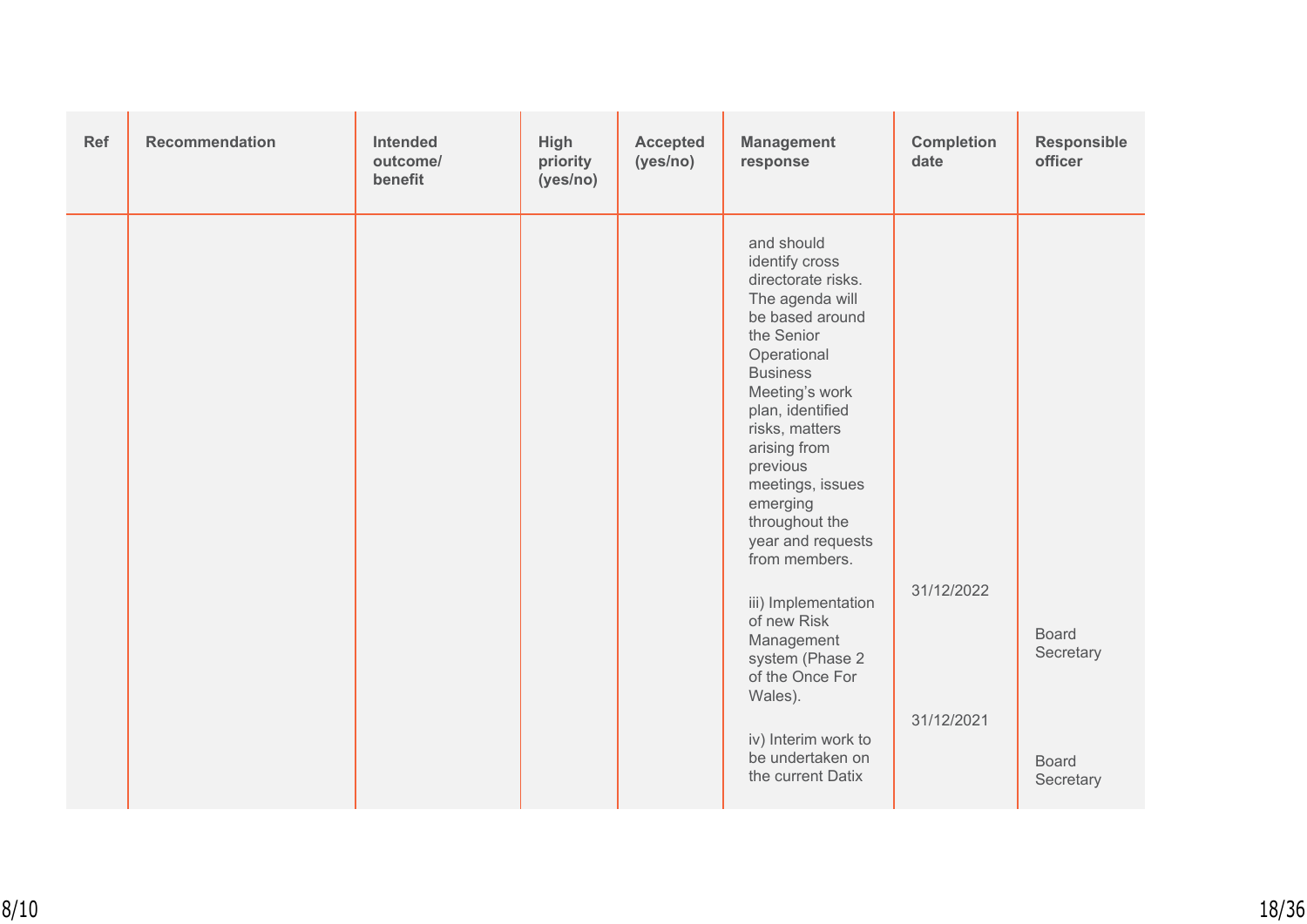| Ref            | <b>Recommendation</b>                                                                                                                                                                                                                                                                                                                                                                                                                                                                                            | Intended<br>outcome/<br>benefit                                                  | High<br>priority<br>(yes/no) | <b>Accepted</b><br>(yes/no) | <b>Management</b><br>response                                                                                              | <b>Completion</b><br>date | Responsible<br>officer |
|----------------|------------------------------------------------------------------------------------------------------------------------------------------------------------------------------------------------------------------------------------------------------------------------------------------------------------------------------------------------------------------------------------------------------------------------------------------------------------------------------------------------------------------|----------------------------------------------------------------------------------|------------------------------|-----------------------------|----------------------------------------------------------------------------------------------------------------------------|---------------------------|------------------------|
|                |                                                                                                                                                                                                                                                                                                                                                                                                                                                                                                                  |                                                                                  |                              |                             | <b>Risk Module to</b><br>facilitate the<br>combination of<br>similar risks<br>across the<br>Secondary Care<br>Directorate. |                           |                        |
| R <sub>4</sub> | The approach taken by<br>operational managers to<br>risk management is<br>inconsistent and there is a<br>lack of ownership and<br>accountability of some risks<br>at an operational level. The<br><b>Health Board should</b><br>provide support to enable<br>senior managers across the<br>operational structure to<br>take ownership and be<br>accountable for their risk<br>management<br>responsibilities including<br>the need to address the<br>issues set out by the<br>recommendations in this<br>report. | Greater ownership<br>of risks and risk<br>management at an<br>operational level. | Yes                          | Yes                         | This will be<br>addressed as part<br>of the review<br>outlined in R2 and<br>R3.                                            | 31/12/2022                | <b>EDOO</b>            |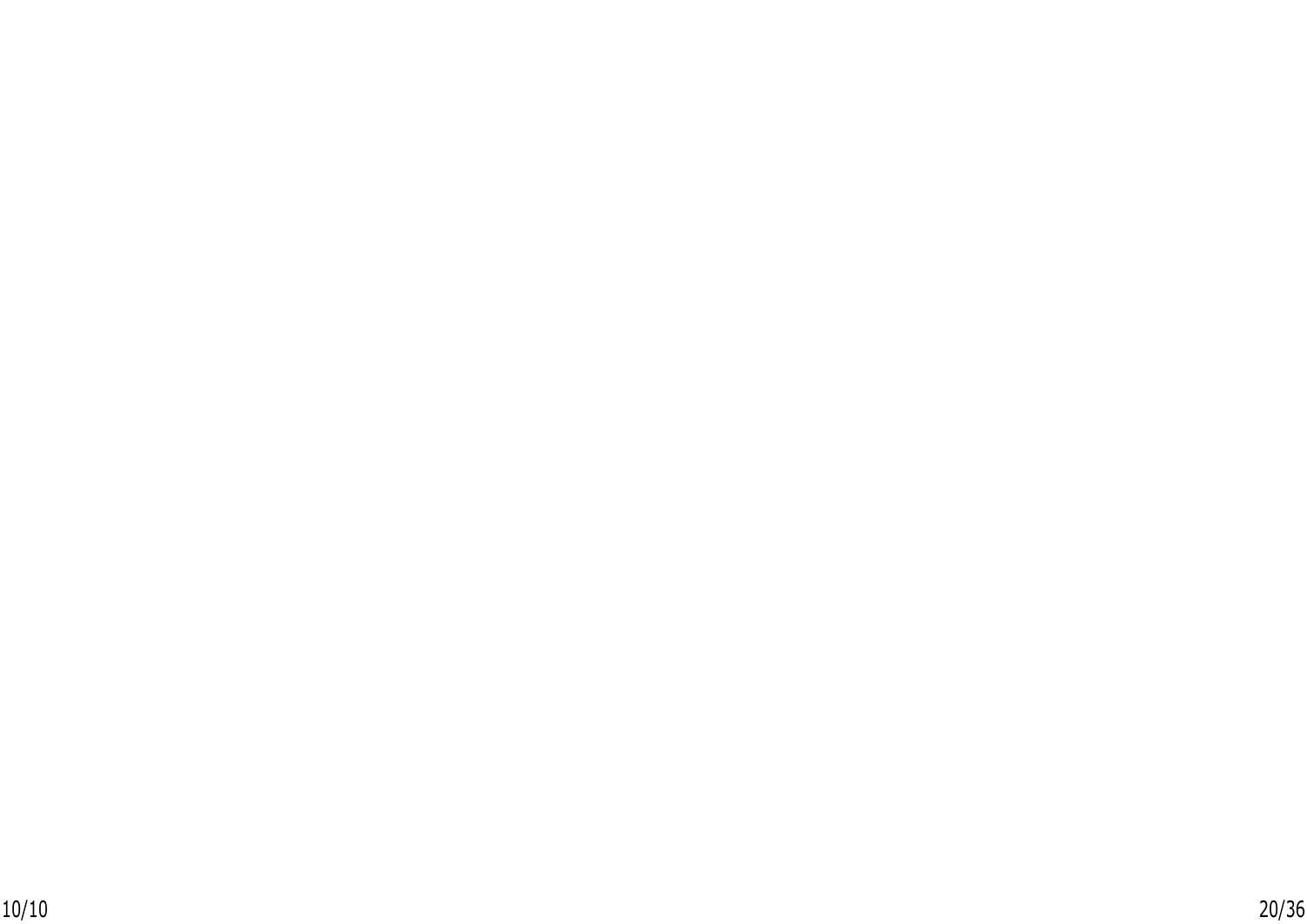| <b>PAGE</b><br>/REF | <b>KEY FINDINGS</b>                                                                                                                                                                                                                                                                                                                                                                                                                                         | <b>HB MANAGEMENT RESPONSE</b>                                                                                                                                                                                                                                                                                                                                                                                                                                                                                                                                                                                                                                                                                  | <b>RESPONSIBLE</b><br>OFFICER/S                                                                                          | <b>TIMESCALE</b>  | <b>STATUS</b> |
|---------------------|-------------------------------------------------------------------------------------------------------------------------------------------------------------------------------------------------------------------------------------------------------------------------------------------------------------------------------------------------------------------------------------------------------------------------------------------------------------|----------------------------------------------------------------------------------------------------------------------------------------------------------------------------------------------------------------------------------------------------------------------------------------------------------------------------------------------------------------------------------------------------------------------------------------------------------------------------------------------------------------------------------------------------------------------------------------------------------------------------------------------------------------------------------------------------------------|--------------------------------------------------------------------------------------------------------------------------|-------------------|---------------|
| 4                   | Whilst WG's COVID-19 Hospital Discharge Service<br>Requirements (Wales) (referred to hereon as 'WG<br>Requirements') are deemed temporary until the<br>end of the COVID19 emergency period, the Health<br>Board's Discharge and Transfer of Care Policy does<br>not reflect the current requirements and continues<br>to be live on the Health Board's Clinical Written<br>Control Documentation intranet page                                              | Review and update the Discharge and Transfer of<br>Care - Adults Policy, Policy number 370 to reflect<br>the Discharge Service Requirements process, as<br>this still remain current.<br>Task and Finish group to be established as part of<br>the UEC programme under policy goal 6, to set<br>consistent principles and standards, with staff<br>reps from across HB community and acute<br>and work through the recommendations<br>together - appreciating that localities may have<br>differing processes this group could share best<br>practice and consideration given as to whether<br>these practices can be taken forward across<br>HB. This approach may also aid identifying<br>training required. | <b>Assistant Director</b><br>of Nursing for<br>Quality, Assurance<br>and Professional<br>Regulation<br>Policy Group Lead | <b>March 2022</b> |               |
| $\overline{4}$      | The provision of health and care services differs<br>across the three counties with a formal integrated<br>structure and approach in Carmarthenshire, an<br>integrated approach in Pembrokeshire and a non-<br>integrated approach in Ceredigion. There is<br>opportunity for the Health Board to review the<br>differing arrangements to identify and share best<br>practice from each county, with potential for<br>achieving a single, consistent model. | It is accepted that an integrated (joint) approach<br>to delivering effective and efficient Discharge 2<br>Recover and Assess models is essential. It will be<br>difficult however to establish consistency given<br>the three LAs may have differing approaches to<br>delivery. We should however as 'systems' ensure<br>that we strive to achieve the 'standards' outlined<br>in the Discharge Requirements. Providing we are<br>able to demonstrate delivery of those standards<br>how the services are constructed should not<br>matter.<br>A baseline assessment has been undertaken<br>previously in relation to these standards and each                                                                | SRO UEC<br>Programme                                                                                                     |                   |               |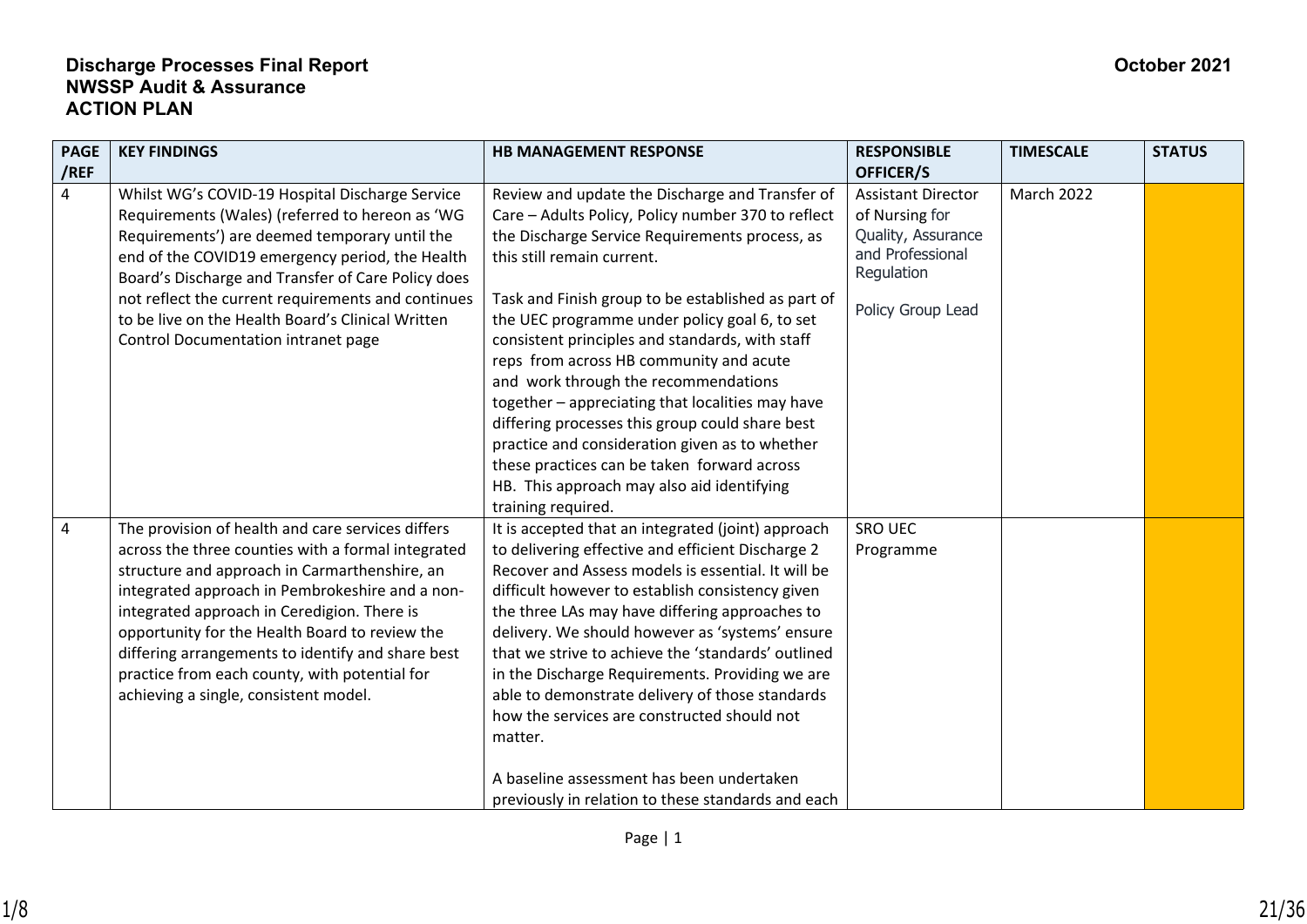| <b>PAGE</b> | <b>KEY FINDINGS</b>                                                                                                                                                                                                                                                   | <b>HB MANAGEMENT RESPONSE</b>                                                                                                                                                                                                                                                                                                                                   | <b>RESPONSIBLE</b>                                                              | <b>TIMESCALE</b> | <b>STATUS</b> |
|-------------|-----------------------------------------------------------------------------------------------------------------------------------------------------------------------------------------------------------------------------------------------------------------------|-----------------------------------------------------------------------------------------------------------------------------------------------------------------------------------------------------------------------------------------------------------------------------------------------------------------------------------------------------------------|---------------------------------------------------------------------------------|------------------|---------------|
| /REF        |                                                                                                                                                                                                                                                                       |                                                                                                                                                                                                                                                                                                                                                                 | OFFICER/S                                                                       |                  |               |
|             |                                                                                                                                                                                                                                                                       | County System has a plan in place to deliver<br>these (the Carms plan is mentioned in the<br>report).                                                                                                                                                                                                                                                           |                                                                                 |                  |               |
|             |                                                                                                                                                                                                                                                                       | A community dashboard is being developed by<br>Performance team which will allow us to report<br>'how much and how well' against these standards<br>which will give us the opportunity to review at<br>three County level. NB such a dashboard is not<br>consistent across the whole of Wales. Our work<br>will contribute to 'pathfinding' at All Wales level. | <b>County Directors</b>                                                         | April 2022       |               |
|             |                                                                                                                                                                                                                                                                       | As part of the UEC programme Policy Goals (PG) 5<br>and 6 will provide oversight of this. PG 5 & 6 UEC<br>workstream meetings will be scheduled to<br>progress this work and ensure alignment with the<br>national PG5 & 6 workstream.                                                                                                                          | Policy Goal<br>Implementation<br>Leads                                          | January 2022     |               |
| 4/<br>3.13  | Regular training on discharge planning is not<br>provided to key staff which may contribute to the<br>lack of a 'whole system' approach due to poor<br>understanding of their roles, responsibilities and<br>interdependencies within the wider discharge<br>process. | It is recognised that training is required on<br>regular basis however, discharge planning is a<br>core part of the role of the ward MDT and<br>supported by nursing documentation. Pre<br>pandemic the DU and our improvement team<br>provided support in this area.                                                                                           | SRO UEC<br>Programme                                                            |                  |               |
|             | A common theme arising from our enquires was<br>that the discharge planning process often starts<br>too late and only once the patient is medically<br>optimised. Key information (such as existing care<br>or support arrangements, or lack of) to inform            | Following a recent staff survey one of the key<br>recommendations is to develop better, very<br>practical and locally delivered discharge planning<br>training. A plan is in development to do this,<br>working in partnership with the Improvement                                                                                                             | County Directors /<br><b>Acute General</b><br>Managers /<br>Improvement<br>Team | April 2022       |               |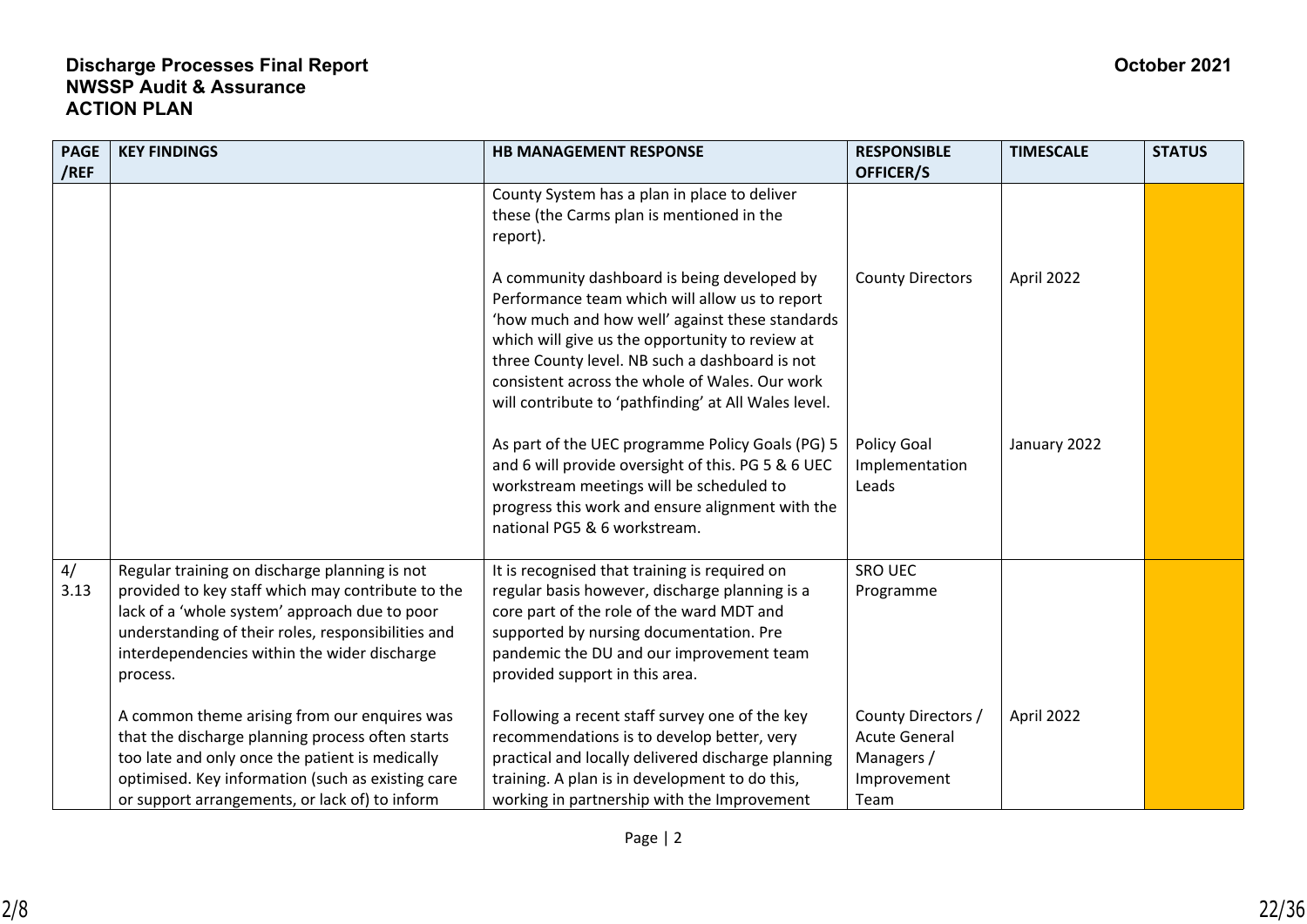| <b>PAGE</b> | <b>KEY FINDINGS</b>                               | <b>HB MANAGEMENT RESPONSE</b>                     | <b>RESPONSIBLE</b> | <b>TIMESCALE</b> | <b>STATUS</b> |
|-------------|---------------------------------------------------|---------------------------------------------------|--------------------|------------------|---------------|
| /REF        |                                                   |                                                   | OFFICER/S          |                  |               |
|             | patient requirements at the point of discharge is | Team, and to focus this on home first principles, |                    |                  |               |
|             | not sought early enough in the patient journey,   | understanding the D2RA principles and purpose,    |                    |                  |               |
|             | resulting in discharge delays whilst appropriate  | build better relationships across the MDT and     |                    |                  |               |
|             | care packages are put in place.                   | communication through the SharePoint system.      |                    |                  |               |
|             |                                                   | This training will need to be incorporated in     |                    |                  |               |
|             |                                                   | agency and temporary staff induction to ensure    |                    |                  |               |
|             |                                                   | consistency of the discharge process being        |                    |                  |               |
|             |                                                   | applied.                                          |                    |                  |               |
|             |                                                   | SharePoint does give us the opportunity to        |                    |                  |               |
|             |                                                   | identify the time between someone being           |                    |                  |               |
|             |                                                   | admitted and added to the system, this gives us a |                    |                  |               |
|             |                                                   | baseline and therefore monitor the impact. For    |                    |                  |               |
|             |                                                   | patients discharged in October (319 patients)     |                    |                  |               |
|             |                                                   | who were added to SharePoint the average          |                    |                  |               |
|             |                                                   | number of days between admission and being        |                    |                  |               |
|             |                                                   | added to the system:                              |                    |                  |               |
|             |                                                   |                                                   |                    |                  |               |
|             |                                                   | Bronglais - average 9.1 days                      |                    |                  |               |
|             |                                                   | Glangwili - average 16.8 days                     |                    |                  |               |
|             |                                                   | Prince Philip - average 14.0 days                 |                    |                  |               |
|             |                                                   | Withybush $-$ average 10.9 days                   |                    |                  |               |
|             |                                                   |                                                   |                    |                  |               |
|             |                                                   | Important to note that there is still work to be  | Policy Goal        | April 2022       |               |
|             |                                                   | done on data quality.                             | Implementation     |                  |               |
|             |                                                   |                                                   | Leads              |                  |               |
|             |                                                   | This will be part of project work associated with |                    |                  |               |
|             |                                                   | Policy Goals 5 and 6 of the UEC programme.        |                    |                  |               |
|             |                                                   | Success of any training however is dependent on   |                    |                  |               |
|             |                                                   | 'ownership' of discharge planning processes by    |                    |                  |               |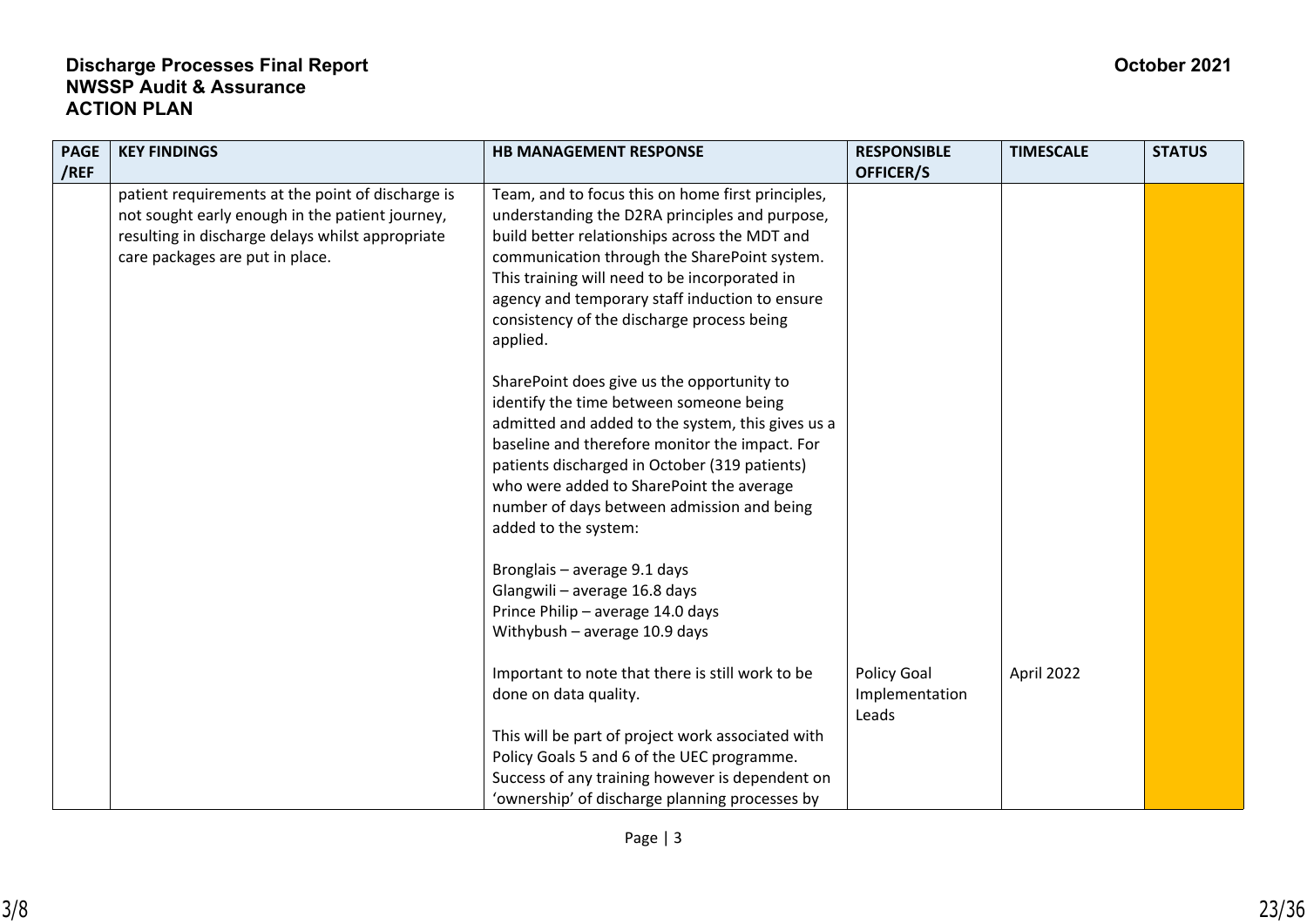| <b>PAGE</b>    | <b>KEY FINDINGS</b>                                                                                                                                                                                                                                                                                                                                                                                                                                                                            | <b>HB MANAGEMENT RESPONSE</b>                                                                                                                                                                                                                                                                                                                                                                                                                                                                                                                                 | <b>RESPONSIBLE</b>                                                                             | <b>TIMESCALE</b> | <b>STATUS</b> |
|----------------|------------------------------------------------------------------------------------------------------------------------------------------------------------------------------------------------------------------------------------------------------------------------------------------------------------------------------------------------------------------------------------------------------------------------------------------------------------------------------------------------|---------------------------------------------------------------------------------------------------------------------------------------------------------------------------------------------------------------------------------------------------------------------------------------------------------------------------------------------------------------------------------------------------------------------------------------------------------------------------------------------------------------------------------------------------------------|------------------------------------------------------------------------------------------------|------------------|---------------|
| /REF           |                                                                                                                                                                                                                                                                                                                                                                                                                                                                                                |                                                                                                                                                                                                                                                                                                                                                                                                                                                                                                                                                               | OFFICER/S                                                                                      |                  |               |
|                |                                                                                                                                                                                                                                                                                                                                                                                                                                                                                                | acute and community staff. A regional task and<br>finish group is being established to discuss how<br>the conversation about future plans can<br>commence on admission and information can be<br>provided to facilitate a conversation.                                                                                                                                                                                                                                                                                                                       |                                                                                                |                  |               |
| $\pmb{4}$      | The centralised patient discharge monitoring tool<br>used to monitor complex patients' status and to<br>inform discharge planning, has not been adopted<br>by Bronglais General Hospital.                                                                                                                                                                                                                                                                                                      | All three county acute sites now utilise the new<br>Complex Discharge tool although there is more to<br>be done on improving the data quality of<br>recording.                                                                                                                                                                                                                                                                                                                                                                                                |                                                                                                |                  | Complete      |
| 4/<br>3.25     | Suspension of formal DTOC reporting to Welsh<br>Government has resulted in the Health Board no<br>longer monitoring delays internally and not being<br>apprised of performance related issues<br>Whilst IPARs continue to be regularly presented to<br>the relevant statutory committee (The Strategic<br>Development & Operational Delivery Committee as<br>of 1st August 2021) and to the Board, they no<br>longer include non-mental health DTOC due to<br>reporting being suspended by WG. | A report has been developed to provide<br>performance information that can be shared<br>weekly with WG colleagues via the Delivery Unit<br>monitoring tool and also provide quarterly<br>updates to WG via the Regional Partnership<br>Board on discharge to assess pathways. We have<br>greater granularity and detail in our reporting<br>than the previous DTOC reporting gave.<br>The Board IPAR has regular monthly commentary<br>on non-mental health discharge delays and<br>incorporates performance trend graphs from the<br>Complex Discharge tool. |                                                                                                |                  | Complete      |
| $\overline{4}$ | Lessons learned reviews are not undertaken to<br>identify and address failure points, or areas of<br>good practice.                                                                                                                                                                                                                                                                                                                                                                            | Where sub optimal discharges occur these are<br>reported via our Datix system and investigated<br>accordingly. Any lessons learned are then<br>brought to our joint QA Senior management<br>team for discussion.                                                                                                                                                                                                                                                                                                                                              | County Directors /<br>Secondary Care<br>Director alongside<br>Policy<br>Implementation<br>Lead | April 2022       |               |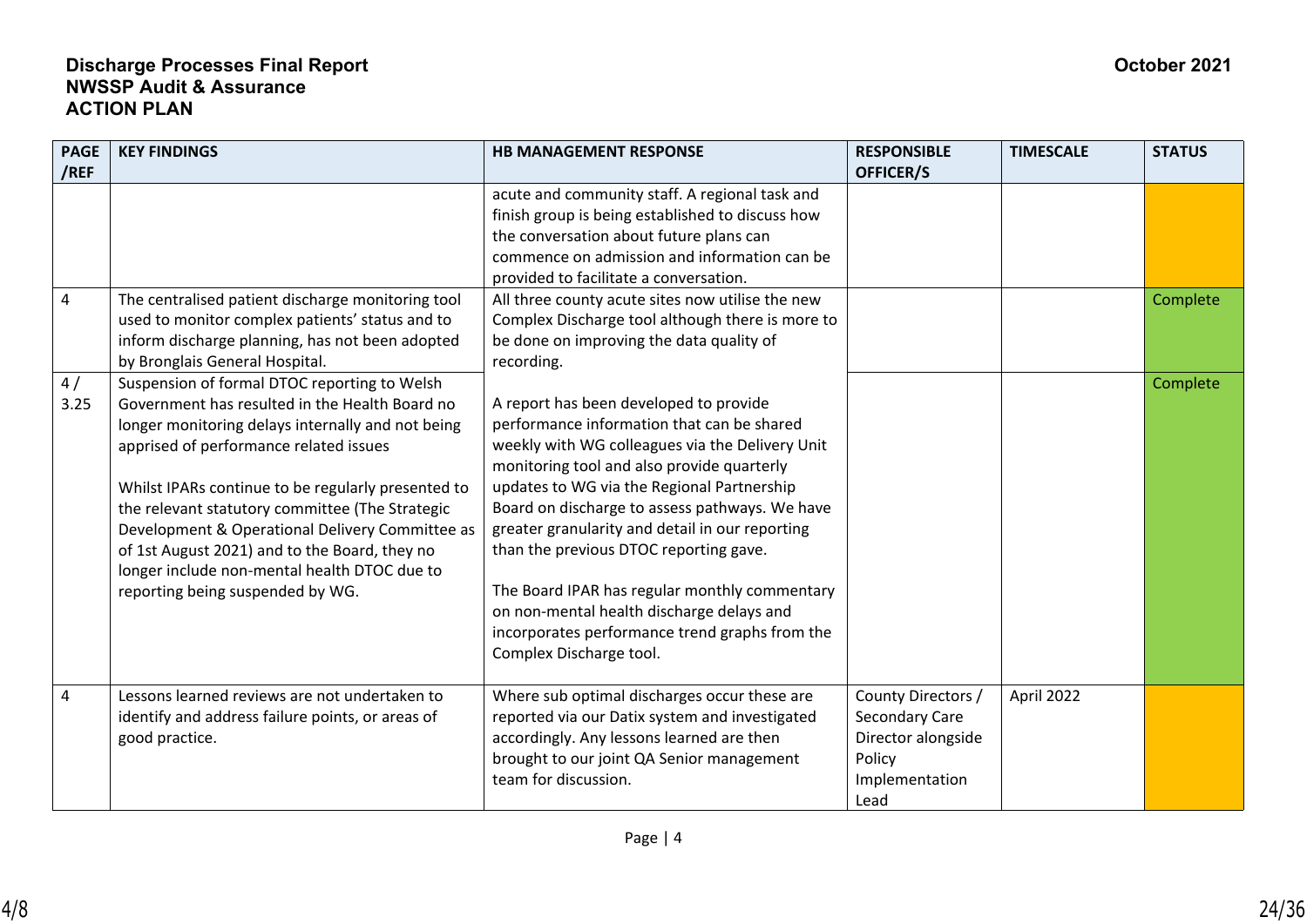| <b>PAGE</b><br>/REF | <b>KEY FINDINGS</b> | <b>HB MANAGEMENT RESPONSE</b>                                                                          | <b>RESPONSIBLE</b><br><b>OFFICER/S</b> | <b>TIMESCALE</b> | <b>STATUS</b> |
|---------------------|---------------------|--------------------------------------------------------------------------------------------------------|----------------------------------------|------------------|---------------|
|                     |                     | However a regional solution to share learning<br>should be developed alongside the county<br>approach. |                                        |                  |               |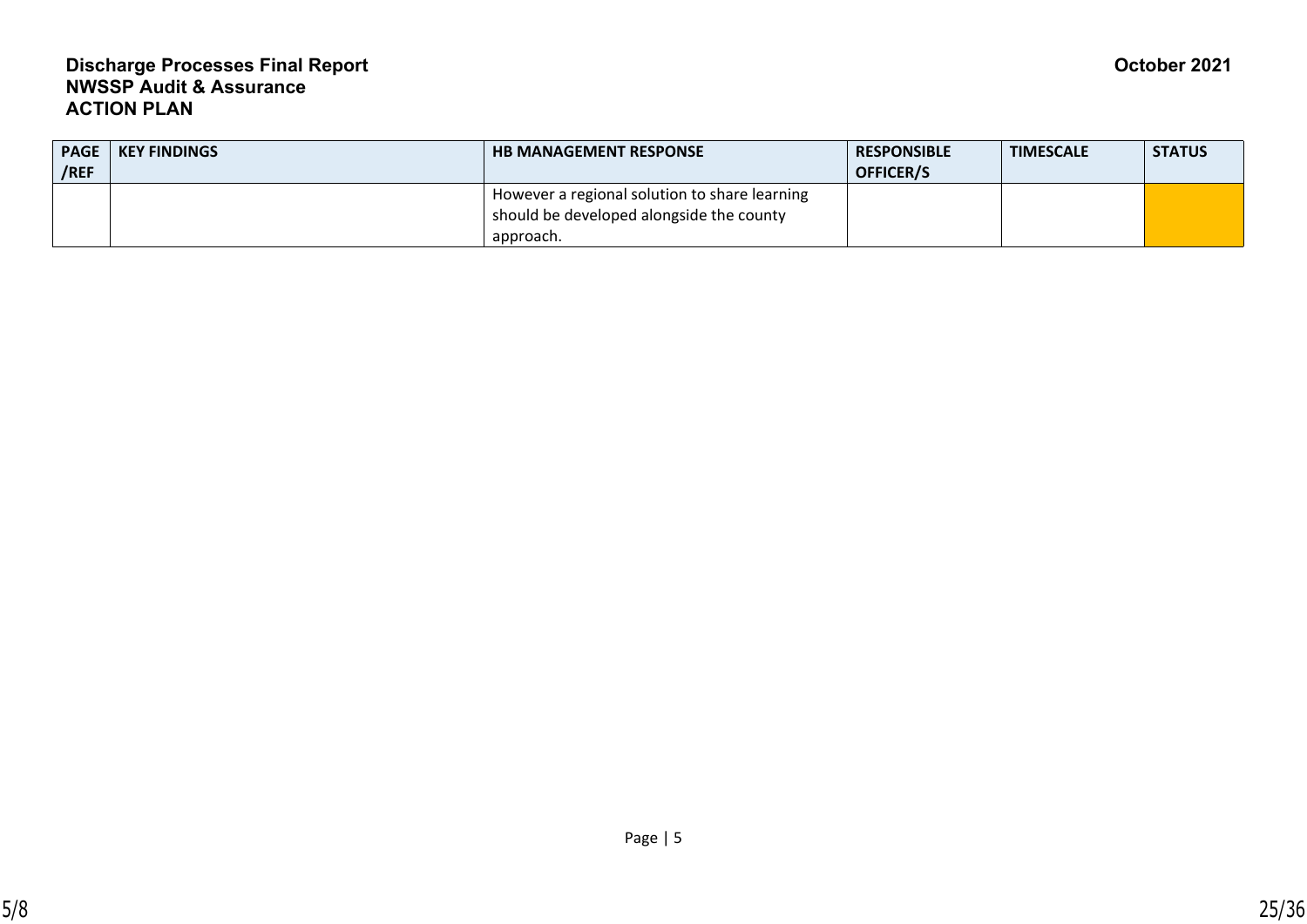| <b>PAGE</b><br>/REF | <b>KEY FINDINGS</b>                                                                                                                                                                                                                                                                                                                                                                                                                                                                                                                                                                                                                                                                                  | <b>HB MANAGEMENT RESPONSE</b>                                                                                                                                                                                                                                                                                                                                                                                                                                                                                                                                                                                                                                                                                                                                                                                                                                                                                                                                                                                                                                                                                                                                                                                                                                                                                                             | <b>RESPONSIBLE</b><br>OFFICER/S                                                                      | <b>TIMESCALE</b>                 | <b>STATUS</b> |
|---------------------|------------------------------------------------------------------------------------------------------------------------------------------------------------------------------------------------------------------------------------------------------------------------------------------------------------------------------------------------------------------------------------------------------------------------------------------------------------------------------------------------------------------------------------------------------------------------------------------------------------------------------------------------------------------------------------------------------|-------------------------------------------------------------------------------------------------------------------------------------------------------------------------------------------------------------------------------------------------------------------------------------------------------------------------------------------------------------------------------------------------------------------------------------------------------------------------------------------------------------------------------------------------------------------------------------------------------------------------------------------------------------------------------------------------------------------------------------------------------------------------------------------------------------------------------------------------------------------------------------------------------------------------------------------------------------------------------------------------------------------------------------------------------------------------------------------------------------------------------------------------------------------------------------------------------------------------------------------------------------------------------------------------------------------------------------------|------------------------------------------------------------------------------------------------------|----------------------------------|---------------|
| 4/<br>3.8           | The Expected Date of Discharge (EDD) should be<br>used to inform the discharge planning process.<br>However, the purpose and value are<br>misunderstood, resulting in inconsistent use and<br>non-compliance with WG requirements. WG's<br>SAFER Patient Flow Guidance issued in February<br>2018 states that all patients should have an EDD<br>based on the clinical and functional criteria for<br>discharge and should be set with the assumption of<br>ideal recovery and no avoidable delays. This is<br>reinforced within the WG COVID-19 Discharge Flow<br>Chart (Appendix B) which requires an EDD and<br>clear Clinical Plan within 24 hours of the patient<br>being admitted in hospital. | The report does not clearly articulate that a<br>critical component of realistic EDD is dependent<br>on clinicians determining on day one of<br>admission the clinical goals the patient needs to<br>achieve during acute admission. Similarly the<br>MDT needs to also determine the functional<br>deficit on admission and the minimum the<br>patient needs to achieve in terms of functional<br>gain during admission. Collectively this is known<br>as establishing Clinical Criteria for Discharge<br>(CCD). Without CCD it is impossible to determine<br>EDD and appropriate discharge pathway.<br>MDT engagement in working towards the EDD is<br>pivotal and at present, the delays inherent in<br>patient assessment do not facilitate this. Whilst<br>clinical teams are encouraged to set the EDD<br>within 24 hours, it is not uncommon for this to be<br>set to a default e.g. 2-4 weeks after date of<br>admission rather than based on MDT discussion<br>EDD is usually recorded on SharePoint but not<br>the CCD - both of which are set out clearly as<br>important early steps in the discharge planning<br>process. SharePoint has agreed with stakeholders<br>set of definitions to aid the understanding of<br>these dates.<br>It must be recognised that workforce<br>compromise in acute hospitals across nursing, | County Directors /<br>Secondary Dare<br>Director alongside<br>Policy Goal<br>Implementation<br>leads | May 2022 in a<br>phased approach |               |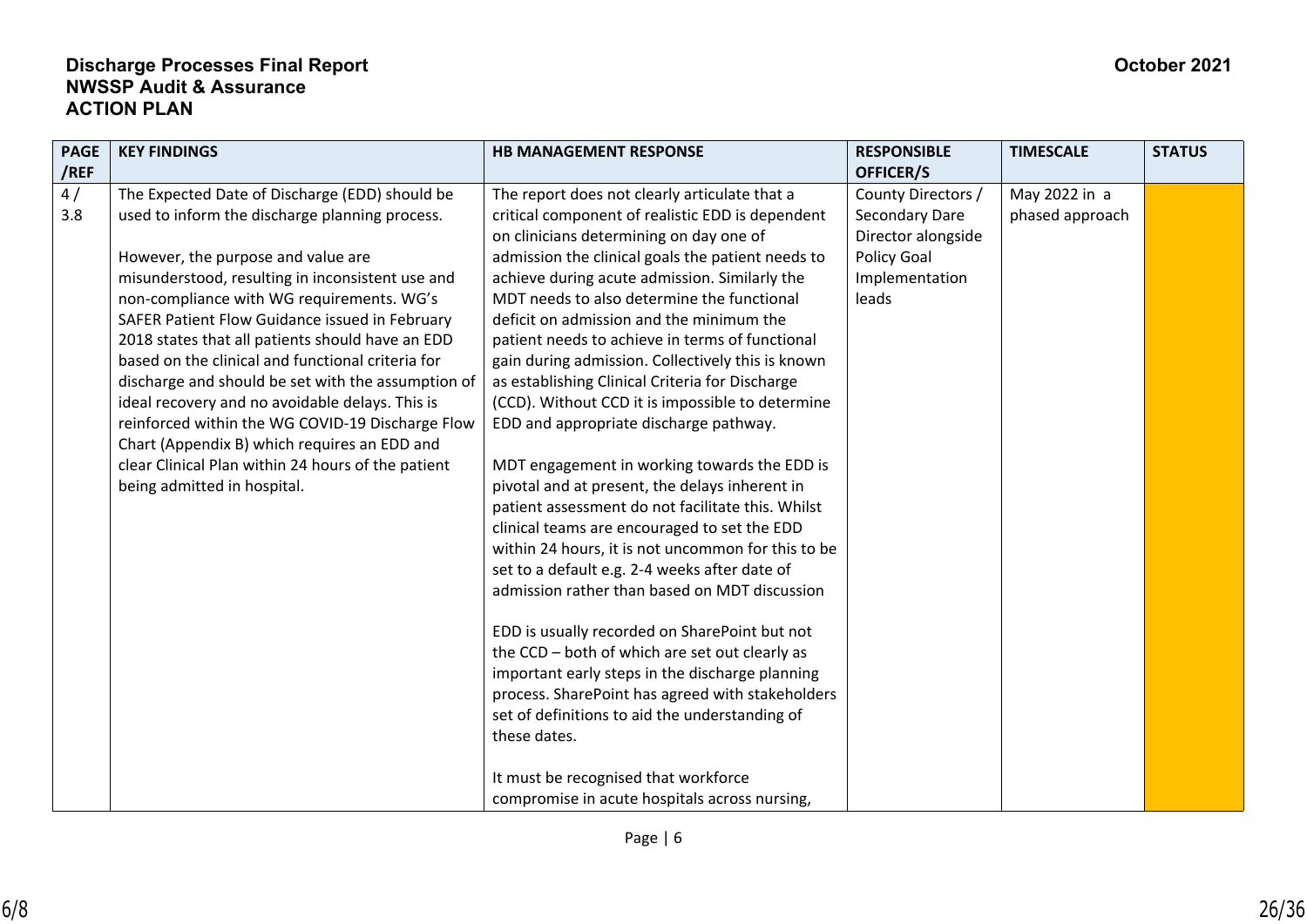| <b>PAGE</b><br>/REF | <b>KEY FINDINGS</b> | <b>HB MANAGEMENT RESPONSE</b>                                                                                                                                                                                                                                                                                                                                                                                                                                                                                                                                                                                                                                                                                                                                                                                                                                                                                                                                                                                                                                                                                                                                                                                                     | <b>RESPONSIBLE</b><br>OFFICER/S | <b>TIMESCALE</b> | <b>STATUS</b> |
|---------------------|---------------------|-----------------------------------------------------------------------------------------------------------------------------------------------------------------------------------------------------------------------------------------------------------------------------------------------------------------------------------------------------------------------------------------------------------------------------------------------------------------------------------------------------------------------------------------------------------------------------------------------------------------------------------------------------------------------------------------------------------------------------------------------------------------------------------------------------------------------------------------------------------------------------------------------------------------------------------------------------------------------------------------------------------------------------------------------------------------------------------------------------------------------------------------------------------------------------------------------------------------------------------|---------------------------------|------------------|---------------|
|                     |                     | senior clinicians and therapy is contributing to us<br>not being able to deliver this effectively. Acute<br>sites do not get consistent MDT attendance at<br>board rounds due to resource constraints<br>amongst therapists and social services. Staffing<br>and services have seen wards struggle to sustain<br>the board rounds alongside patient care. The<br>focus has been on sustaining the Board Rounds<br>and maintaining those communications<br>Development work has been re-implemented<br>with wards(COVID depending) - this includes<br>addressing content of and engagement in Board<br>Rounds. Implementation of development plans<br>will be on a rolling basis and prioritised based on<br>COVID situation, engagement and urgency for<br>improvement. They will include action plans<br>covering EDD's, general content, afternoon<br>huddles and medical engagement. This<br>development work will form part of the<br>implementation plan for UEC Policy Goal 5,<br>optimal hospital care and discharge practice<br>from the point of admission.<br>Community has invested in DLNs, Senior Flow<br>Managers and additional therapists who are<br>based in the hospital to try and encourage this<br>practice. |                                 |                  |               |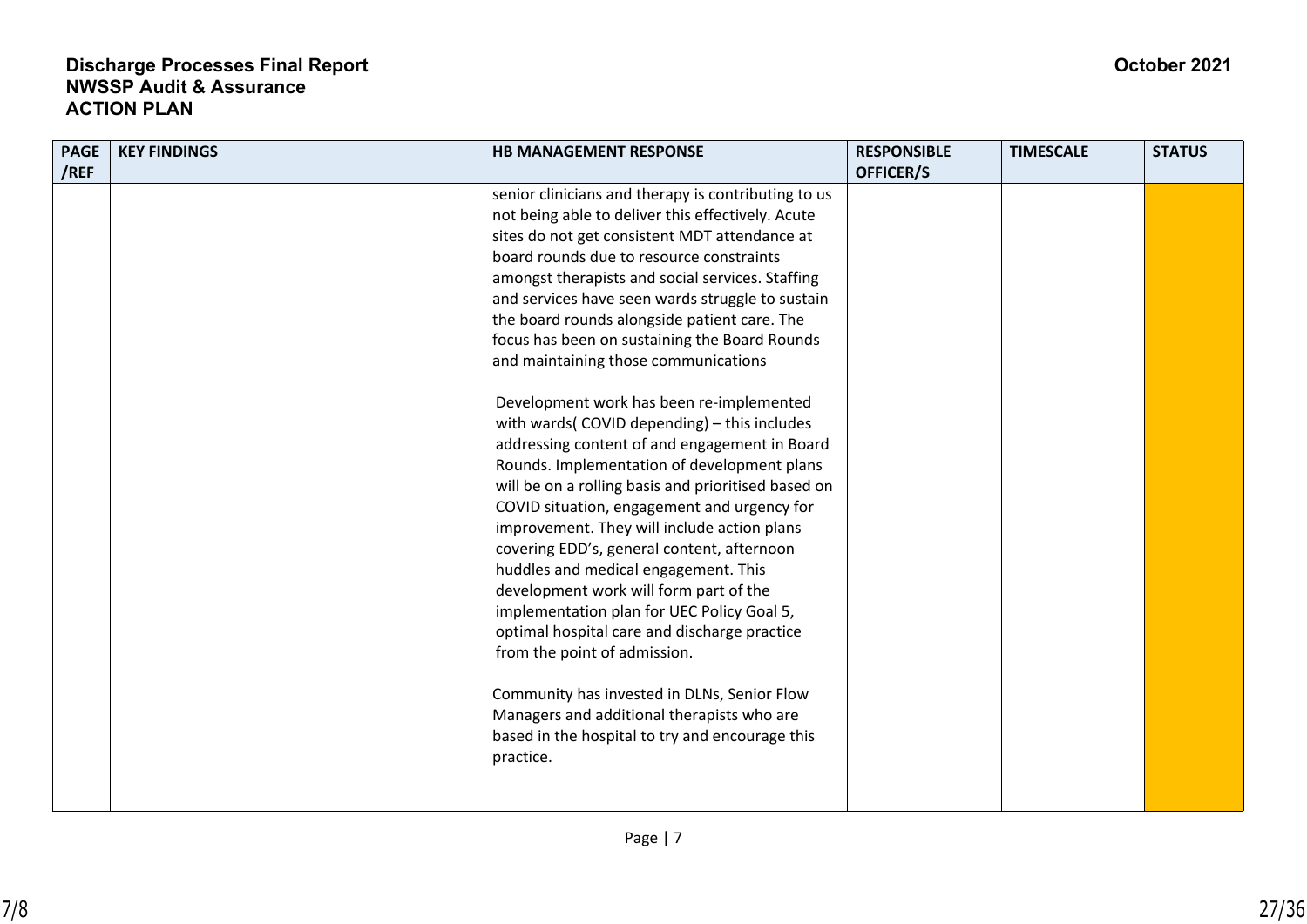| <b>PAGE</b><br>/REF | <b>KEY FINDINGS</b>                                                                                                                                                                                                                                                                                                                                                                                                                                                                                                                                                                                                                                              | <b>HB MANAGEMENT RESPONSE</b>                                                                                                                                                                                                                                                                                                                                                                                                                                                                                                                                                                                | <b>RESPONSIBLE</b><br>OFFICER/S                                                                      | <b>TIMESCALE</b> | <b>STATUS</b> |
|---------------------|------------------------------------------------------------------------------------------------------------------------------------------------------------------------------------------------------------------------------------------------------------------------------------------------------------------------------------------------------------------------------------------------------------------------------------------------------------------------------------------------------------------------------------------------------------------------------------------------------------------------------------------------------------------|--------------------------------------------------------------------------------------------------------------------------------------------------------------------------------------------------------------------------------------------------------------------------------------------------------------------------------------------------------------------------------------------------------------------------------------------------------------------------------------------------------------------------------------------------------------------------------------------------------------|------------------------------------------------------------------------------------------------------|------------------|---------------|
| 4/<br>3.12          | Only one acute site is compliant with the<br>requirement for two daily board rounds (as per WG<br>Requirements).<br>WG Requirements stipulate the responsibilities and<br>required actions from each of the identified roles<br>within the D2RA process, including Health Boards,<br>Local Authorities and Adult Social Care services,<br>Local Health and Social Care Partners, Voluntary<br>Sector and Care Providers. Our review highlighted<br>that although representatives from the<br>aforementioned services are involved in various<br>stages of the patient discharge process, there is a<br>lack of a whole system approach to discharge<br>planning. | Counties have reviewed and strengthened their<br>whole system flow process. Whole system<br>'Board Rounds' are also undertaken daily as part<br>of the daily touchpoint meetings across acute,<br>community and primary care.<br>A programmatic and phased approach we are<br>taking is to ensure that Board Rounds are<br>operating effectively on all wards once a day. As<br>outlined above our review has demonstrated that<br>Board Rounds were not being conducted<br>appropriately (as per SAFER guidance). As such<br>we have introduced the targeted / focused<br>approach outlined in point above. | County Directors /<br>Secondary Dare<br>Director alongside<br>Policy Goal<br>Implementation<br>leads | April 2022       |               |
| 3.13                | A common theme arising from our enquiries was<br>that the discharge planning process often starts<br>too late and only once the patient is medically<br>optimised. Key information (such as existing care<br>or support arrangements, or lack of) to inform<br>patient requirements at the point of discharge is<br>not sought early enough in the patient journey,<br>resulting in discharge delays whilst appropriate<br>care packages are put in place.                                                                                                                                                                                                       | Actions outlined in 4 / 3.8 and 4 / 3.12 apply                                                                                                                                                                                                                                                                                                                                                                                                                                                                                                                                                               | County Directors /<br>Secondary Dare<br>Director alongside<br>Policy Goal<br>Implementation<br>leads | April 2022       |               |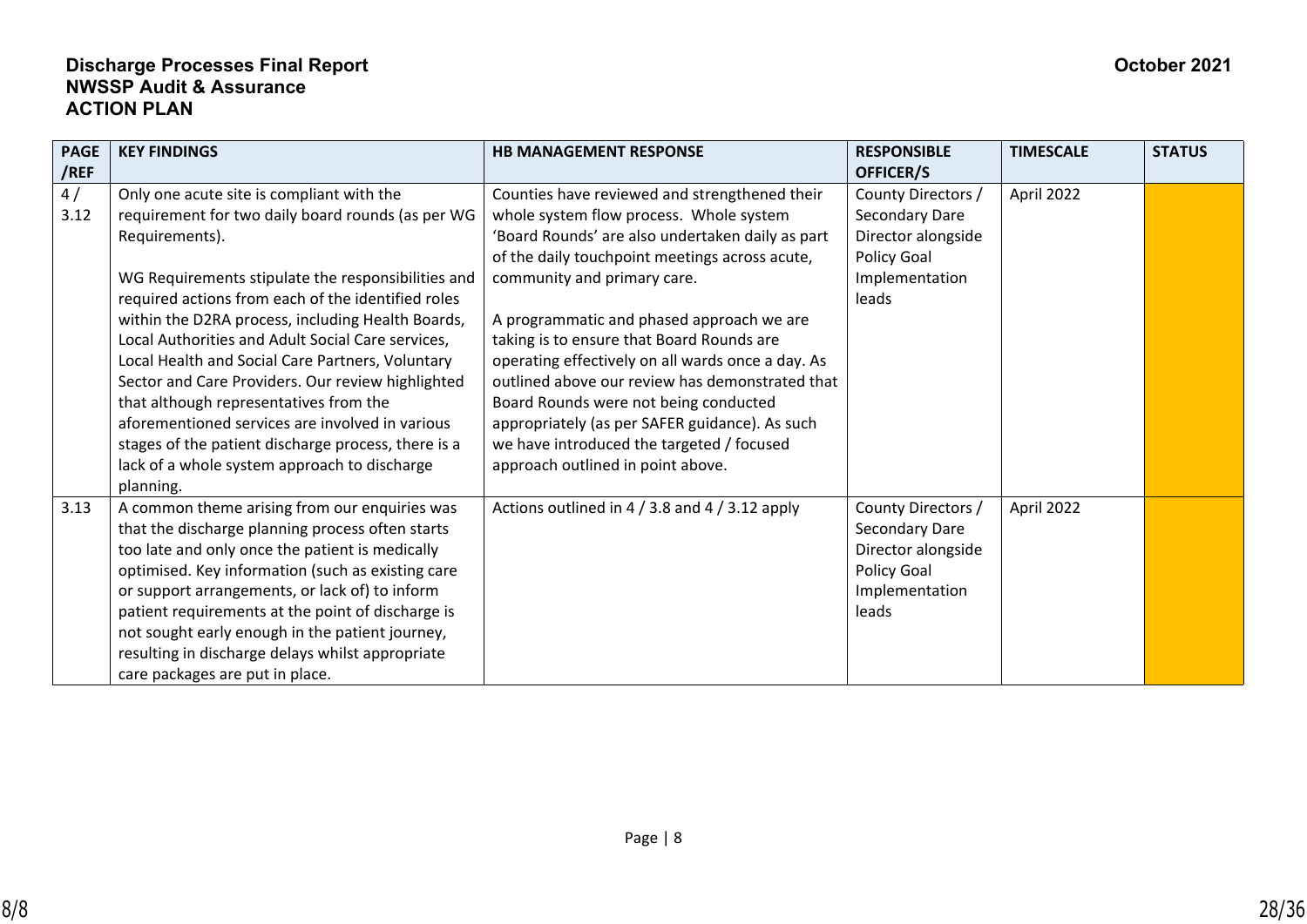

# Management Response – Taking Care of the Carers?

**Health Body:**

**Completion Date:**

| <b>Ref</b> | <b>Recommendation</b>                                                                                                                                                                                                                                                                                                                                                                                              | <b>Management Response / Action</b>                                                                                                                                                                                                                                                | Target<br><b>Completion</b><br><b>Date</b> | <b>Responsible</b><br><b>Officer</b> |
|------------|--------------------------------------------------------------------------------------------------------------------------------------------------------------------------------------------------------------------------------------------------------------------------------------------------------------------------------------------------------------------------------------------------------------------|------------------------------------------------------------------------------------------------------------------------------------------------------------------------------------------------------------------------------------------------------------------------------------|--------------------------------------------|--------------------------------------|
| R1         | Retaining a strong focus on staff wellbeing<br>NHS bodies should continue to maintain a strong<br>focus on staff wellbeing as they begin to emerge<br>from the pandemic and start to focus on recovering<br>their services. This includes maintaining a strong<br>focus on staff at higher risk from COVID-19.<br>Despite the success of the vaccination programme<br>in Wales, the virus (and variations thereof) | The Health Board has in place an expanded<br>Staff Psychological Well Being Service with a<br>comprehensive Staff Psychological Wellbeing<br>Plan, including a new Staff Wellbeing<br>Information Line. A Health and Well Being<br>Champions Network has also been<br>established. | Complete                                   | Suzanne<br>Tarrant                   |
|            | continues to circulate in the general population. All<br>NHS bodies, therefore, should continue to roll-out<br>the Risk Assessment Tool to ensure all staff have<br>been risk assessed, and appropriate action is taken<br>to safeguard and support staff identified as being at<br>higher risk from COVID-19.                                                                                                     | Requests from managers regarding staff at<br>high risk from COVID19 are treated as<br>a high priority when managers<br>request occupational health advice.                                                                                                                         | $Complete -$<br>process in<br>place        | Leony<br><b>Davies</b>               |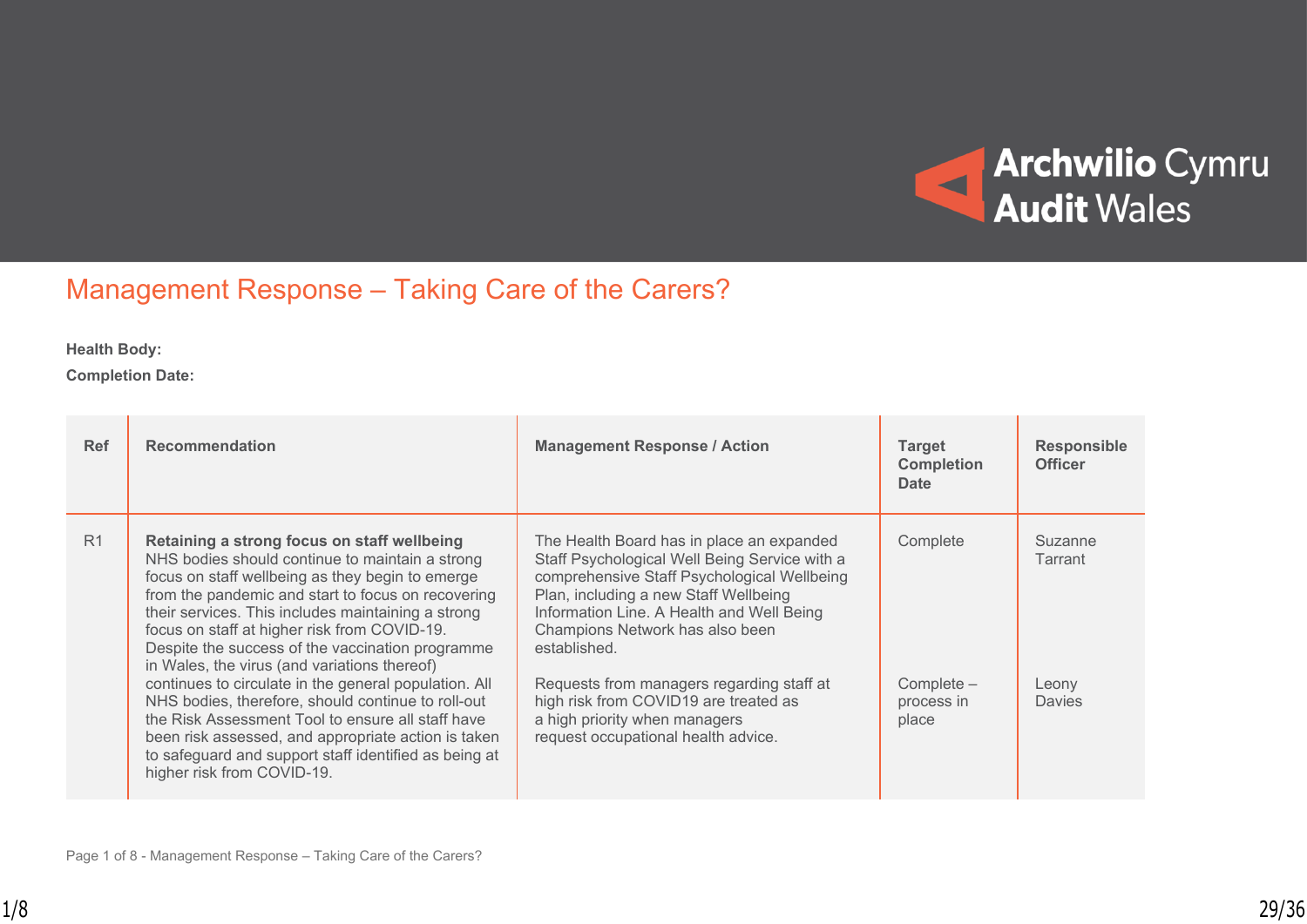| <b>Ref</b> | <b>Recommendation</b>                                                                                                                                                                                                                                                                                                                                                                                                                                                                                                                                                               | <b>Management Response / Action</b>                                                                                                                                                                                                                                                                                                                                                                                                  | <b>Target</b><br><b>Completion</b><br><b>Date</b>                         | <b>Responsible</b><br><b>Officer</b> |
|------------|-------------------------------------------------------------------------------------------------------------------------------------------------------------------------------------------------------------------------------------------------------------------------------------------------------------------------------------------------------------------------------------------------------------------------------------------------------------------------------------------------------------------------------------------------------------------------------------|--------------------------------------------------------------------------------------------------------------------------------------------------------------------------------------------------------------------------------------------------------------------------------------------------------------------------------------------------------------------------------------------------------------------------------------|---------------------------------------------------------------------------|--------------------------------------|
|            |                                                                                                                                                                                                                                                                                                                                                                                                                                                                                                                                                                                     | The number of COVID 19 related enquires from<br>employees/managers has reduced significantly<br>since the start of the pandemic.<br>The Staff Wellbeing Information Line was<br>launched on 19.11.21 and will be evaluated at<br>the end of May 2022.                                                                                                                                                                                | $Complete -$<br>ongoing<br>review<br>arrangements<br>in place<br>May 2022 | Karen Ryan                           |
| R2         | Considering workforce issues in recovery plans<br>NHS bodies should ensure their recovery plans are<br>based on a full and thorough consideration of all<br>relevant workforce implications to ensure there is<br>adequate capacity and capability in place to<br>address the challenges and opportunities<br>associated with recovering services. NHS bodies<br>should also ensure they consider the wider legacy<br>issues around staff wellbeing associated with the<br>pandemic response to ensure they have sufficient<br>capacity and capability to maintain safe, effective, | An action plan is being developed to take<br>forward the recommendations of the discovery<br>report, the staff survey and well-being matters<br>survey. The common themes across these 3<br>pieces of work are:<br>Growing inspirational leaders<br>$\bullet$<br>Creating spaces and ways of<br>$\bullet$<br>working that enable our people and<br>services to thrive<br>Putting Wellbeing at the heart of Hywel<br>$\bullet$<br>Dda | Complete                                                                  | Christine<br>Davies                  |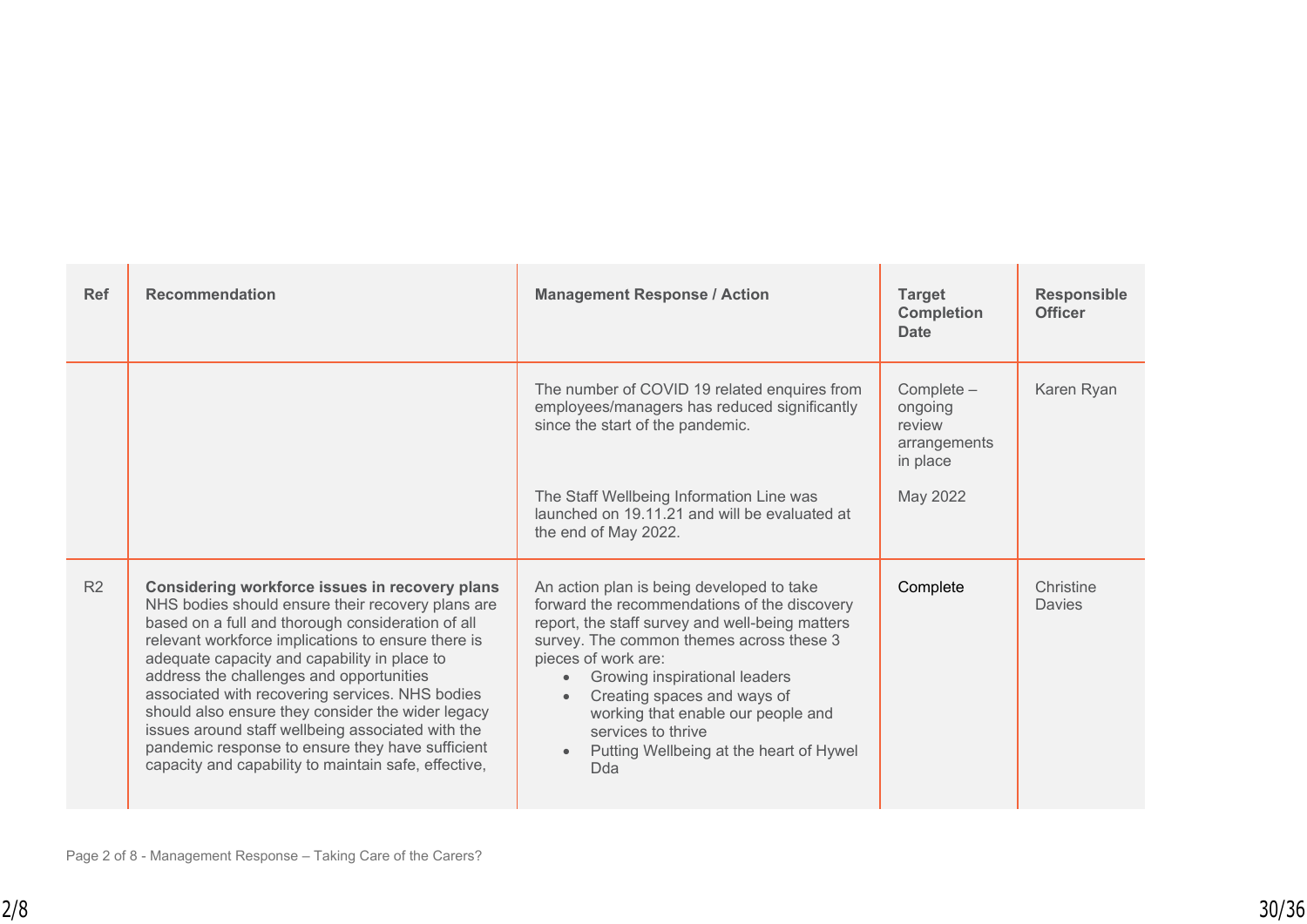| <b>Ref</b> | <b>Recommendation</b>                                      | <b>Management Response / Action</b>                                                                                                                                                                                                                                                                                                                                                                                                          | <b>Target</b><br><b>Completion</b><br><b>Date</b> | <b>Responsible</b><br><b>Officer</b> |
|------------|------------------------------------------------------------|----------------------------------------------------------------------------------------------------------------------------------------------------------------------------------------------------------------------------------------------------------------------------------------------------------------------------------------------------------------------------------------------------------------------------------------------|---------------------------------------------------|--------------------------------------|
|            | and high-quality healthcare in the medium to long<br>term. | Creating a safe and supportive place to<br>$\bullet$<br>work<br>Building on our Covid team spirit<br>$\bullet$<br>Enabling learning and innovation<br>$\bullet$<br>The action plan will go to the People<br>Committee in December 2021.<br>The Occupational Health team is working<br>closely with Wellbeing Service partners and<br>HEIW to identify and share appropriate<br>wellbeing services staff may access for<br>wellbeing support. | Complete                                          | Christine<br>Davies                  |
|            |                                                            | In addition, the Health Intervention Coordinator<br>has been granted funding to develop over 100<br>peer support wellbeing champions from<br>NHS Charities together budget. 55 have<br>already been trained, with the intention of<br>increasing this number to 100 by September<br>2022.                                                                                                                                                    | Sept 2022                                         | Leony<br>Davies                      |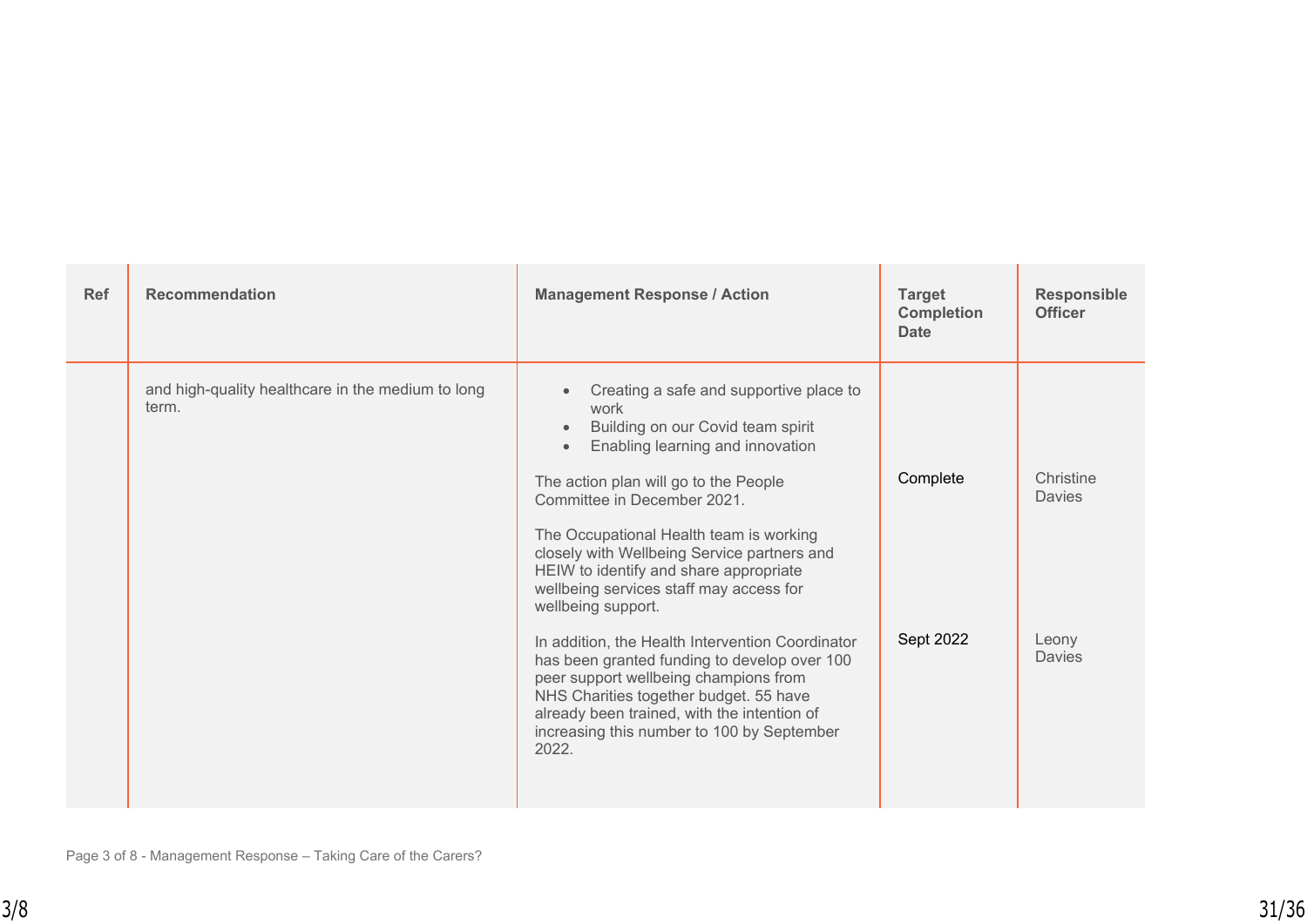| <b>Ref</b>     | <b>Recommendation</b>                                                                                                                                                                                                                                                                                                                                                                                                                                                                                            | <b>Management Response / Action</b>                                                                                                                                                                                                                                                                                                                                                                              | <b>Target</b><br><b>Completion</b><br><b>Date</b>                                                           | <b>Responsible</b><br><b>Officer</b> |
|----------------|------------------------------------------------------------------------------------------------------------------------------------------------------------------------------------------------------------------------------------------------------------------------------------------------------------------------------------------------------------------------------------------------------------------------------------------------------------------------------------------------------------------|------------------------------------------------------------------------------------------------------------------------------------------------------------------------------------------------------------------------------------------------------------------------------------------------------------------------------------------------------------------------------------------------------------------|-------------------------------------------------------------------------------------------------------------|--------------------------------------|
|                |                                                                                                                                                                                                                                                                                                                                                                                                                                                                                                                  | The aim is to improve access to wellbeing<br>support for all staff by promoting health and<br>wellbeing within the workplace. Champions are<br>ideally positioned to offer initial advice<br>and signposting to appropriate support services<br>The Health Board will ensure that our recovery<br>plans are aligned to any workforce planning<br>implications that may impact on wellbeing.                      | March 2022                                                                                                  | Tracy<br>Walmsley                    |
| R <sub>3</sub> | Evaluating the effectiveness and impact of the<br>staff wellbeing offer<br>NHS bodies should seek to reflect on their<br>experiences of supporting staff wellbeing during the<br>pandemic by evaluating fully the effectiveness and<br>impact of their local packages of support in order<br>to: (a) consider what worked well and what did not<br>work so well; (b) understand its impact on staff<br>wellbeing; (c) identify what they would do differently<br>during another crisis; and, (d) establish which | User satisfaction feedback and clinical<br>outcomes monitoring is in place for all 121<br>psychological support services and trend<br>analysis is conducted monthly. User<br>satisfaction and clinical outcomes are<br>monitored on an ongoing basis with monthly<br>reporting to the Wellbeing Dashboard.<br>Evaluation plans are in place for the new Staff<br>Wellbeing Information Line as well as the Staff | The<br>Ecotherapy<br>pilot will be<br>evaluated on<br>completion<br>with a target<br>date of April<br>2022. | Suzanne<br>Tarrant                   |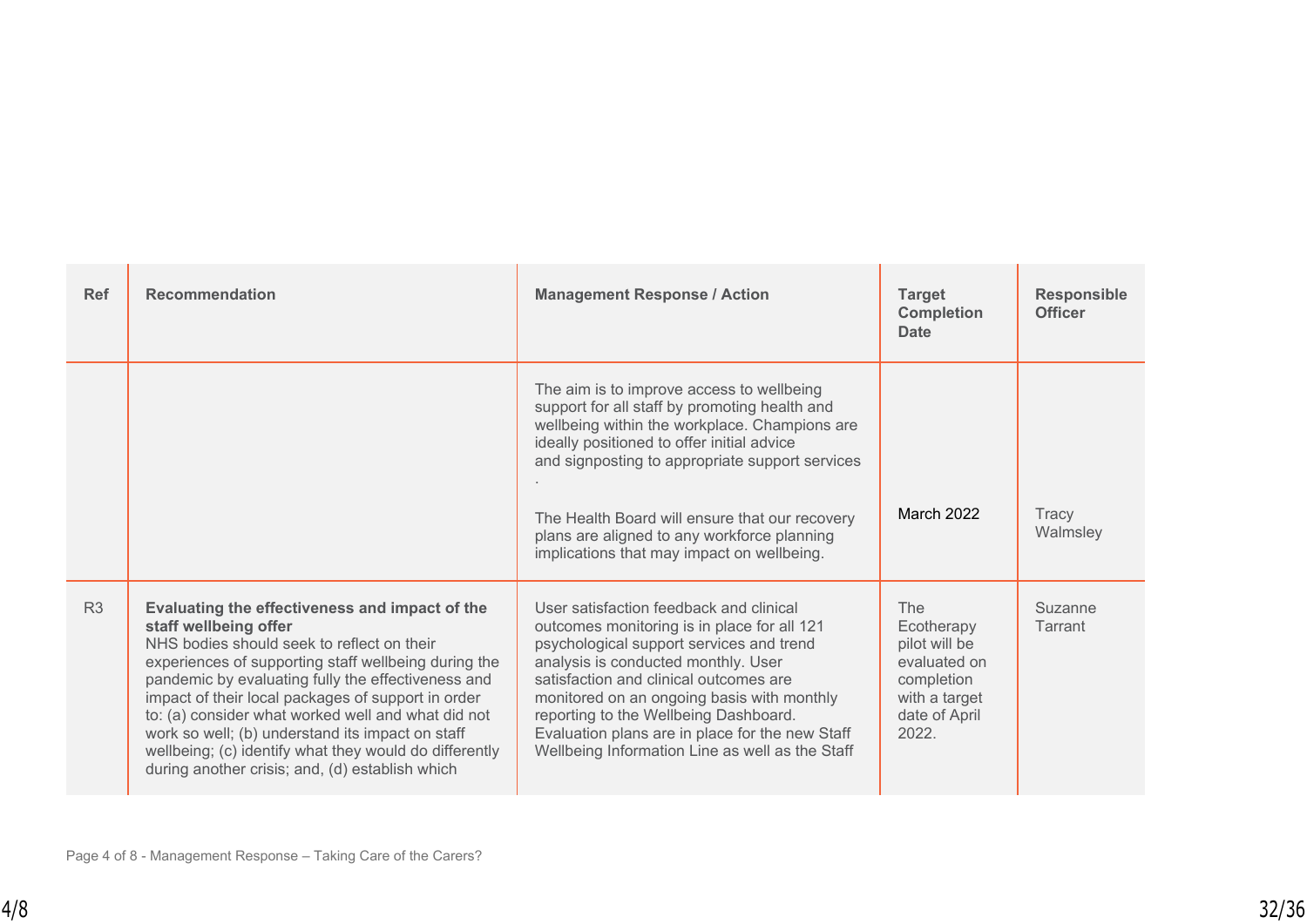| <b>Ref</b> | <b>Recommendation</b>                                                                                                                                                                                                                                                                                               | <b>Management Response / Action</b>                                                                                                                                                                                                                                                                                                                                                                                                                                                                                                                                               | <b>Target</b><br><b>Completion</b><br><b>Date</b>                                                    | <b>Responsible</b><br><b>Officer</b> |
|------------|---------------------------------------------------------------------------------------------------------------------------------------------------------------------------------------------------------------------------------------------------------------------------------------------------------------------|-----------------------------------------------------------------------------------------------------------------------------------------------------------------------------------------------------------------------------------------------------------------------------------------------------------------------------------------------------------------------------------------------------------------------------------------------------------------------------------------------------------------------------------------------------------------------------------|------------------------------------------------------------------------------------------------------|--------------------------------------|
|            | services, programmes, initiatives, and approaches<br>introduced during the pandemic should be retained<br>or reshaped to ensure staff continue to be<br>supported throughout the recovery period and<br>beyond. NHS bodies should ensure that staff are<br>fully engaged and involved in the evaluation<br>process. | Ecotherapy Programme. A Well-Being<br>Dashboard is produced monthly.<br>The Occupational Health Service has now<br>started to report on key activity levels and<br>turnaround times within the Occupational<br>Health service to ensure board are aware of<br>risks. KPI's have also been introduced within<br>the Occupational Health service.<br>Evaluation of the wellbeing champions initiative<br>is planned to establish a better understanding<br>of the wellbeing champion role as it develops<br>and the overall impact on staff wellbeing and<br>areas for development. | Complete -<br>process in<br>place<br>First phase of<br>evaluation to<br>be completed<br>by Sept 2022 | Karen Ryan<br>Leony<br>Davies        |
| R4         | Enhancing collaborative approaches to<br>supporting staff wellbeing<br>NHS bodies should, through the National Health<br>and Wellbeing Network and/or other relevant<br>national groups and fora, continue to collaborate to<br>ensure there is adequate capacity and expertise to                                  | The National Health and Wellbeing Network<br>forum is attended regularly by the Head of<br>Occupational Health, Head of Staff<br>Psychological Wellbeing and Health<br>Intervention Coordinator. Good practice on                                                                                                                                                                                                                                                                                                                                                                 | Complete -<br>process in<br>place                                                                    | Karen Ryan                           |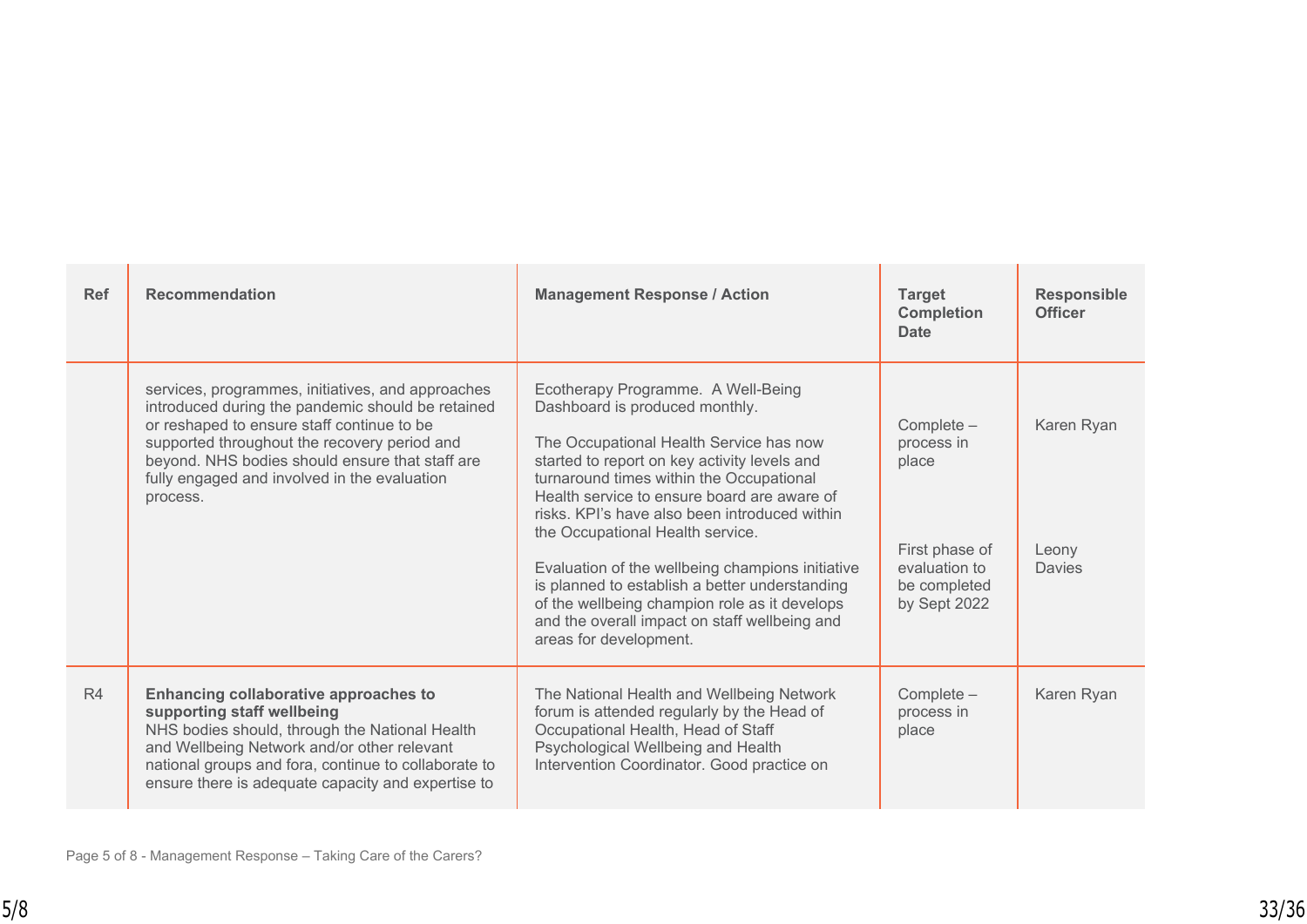| <b>Ref</b>     | <b>Recommendation</b>                                                                                                                                                                                                                                                                                                                                                                                                                                                                                                                                                                             | <b>Management Response / Action</b>                                                                                                                                                                                                                                                                                                                                                                                                                                   | <b>Target</b><br><b>Completion</b><br><b>Date</b> | <b>Responsible</b><br><b>Officer</b> |
|----------------|---------------------------------------------------------------------------------------------------------------------------------------------------------------------------------------------------------------------------------------------------------------------------------------------------------------------------------------------------------------------------------------------------------------------------------------------------------------------------------------------------------------------------------------------------------------------------------------------------|-----------------------------------------------------------------------------------------------------------------------------------------------------------------------------------------------------------------------------------------------------------------------------------------------------------------------------------------------------------------------------------------------------------------------------------------------------------------------|---------------------------------------------------|--------------------------------------|
|                | support specific staff wellbeing requirements in<br>specialist areas, such as psychotherapy, as well as<br>to maximise opportunities to share learning and<br>resources in respect of more general approaches<br>to staff wellbeing.                                                                                                                                                                                                                                                                                                                                                              | wellbeing resources and services is shared.<br>Networking and Benchmarking is encouraged.<br>The effectiveness of services is shared within<br>the forum and cascaded as required.<br>There has been local investment in the size of<br>the Staff Psychological Well Being team.                                                                                                                                                                                      |                                                   |                                      |
| R <sub>5</sub> | Providing continued assurance to boards and<br>committees<br>NHS bodies should continue to provide regular and<br>ongoing assurance to their Boards and relevant<br>committees on all applicable matters relating to<br>staff wellbeing. In doing so, NHS bodies should<br>avoid only providing a general description of the<br>programmes, services, initiatives, and approaches<br>they have in place to support staff wellbeing. They<br>should also provide assurance that these<br>programmes, services, initiatives, and approaches<br>are having the desired effect on staff wellbeing and | KPI's have been introduced on key<br>Occupational Health functions including<br>management referral activity and pre-<br>employment clearance times. The aim<br>is to provide assurance to the board<br>and identify any issues which may impact on<br>staff wellbeing e.g., clearance delays, delayed<br>advice for managers.<br>Progress and impact are assessed across the<br>Health Board and scrutinised by the People,<br>Organisational and Culture Committee. | $Complete -$<br>process in<br>place               | Karen Ryan                           |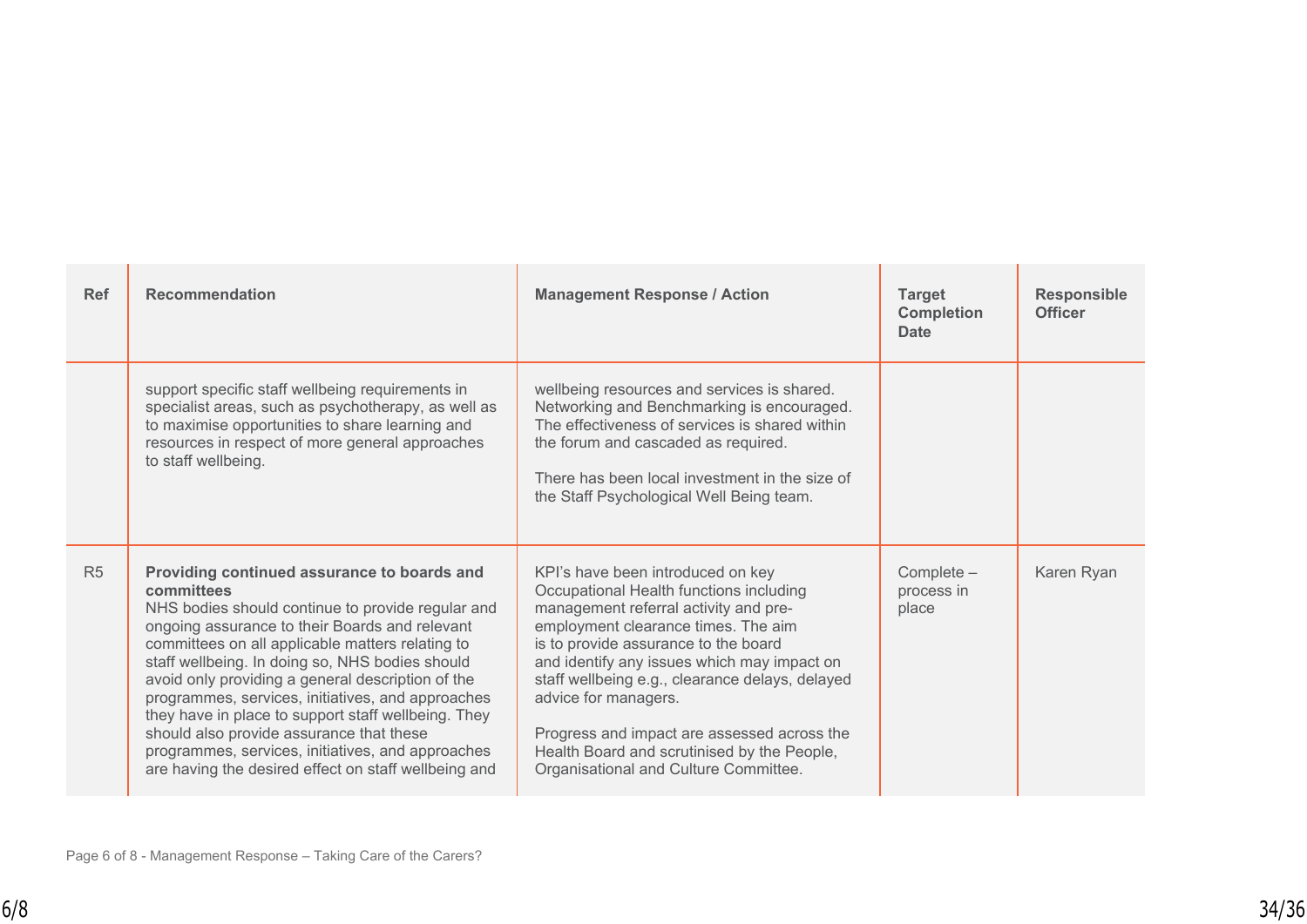| <b>Ref</b>     | <b>Recommendation</b>                                                                                                                                                                                                                                                                                                                                                                                                                                                                                                    | <b>Management Response / Action</b>                                                                                                                                                | <b>Target</b><br><b>Completion</b><br><b>Date</b> | <b>Responsible</b><br><b>Officer</b> |
|----------------|--------------------------------------------------------------------------------------------------------------------------------------------------------------------------------------------------------------------------------------------------------------------------------------------------------------------------------------------------------------------------------------------------------------------------------------------------------------------------------------------------------------------------|------------------------------------------------------------------------------------------------------------------------------------------------------------------------------------|---------------------------------------------------|--------------------------------------|
|                | deliver value for money. Furthermore, all NHS<br>bodies should ensure their Boards maintain<br>effective oversight of key workforce performance<br>indicators - this does not happen in all<br>organisations at present.                                                                                                                                                                                                                                                                                                 |                                                                                                                                                                                    |                                                   |                                      |
| R <sub>6</sub> | Building on local and national staff engagement<br>arrangements<br>NHS bodies should seek to build on existing local<br>and national workforce engagement arrangements<br>to ensure staff have continued opportunities to<br>highlight their needs and share their views,<br>particularly on issues relating to recovering,<br>restarting, and resetting services. NHS bodies<br>should ensure these arrangements support<br>meaningful engagement with underrepresented<br>staff groups, such as ethnic minority staff. | Exit interviews are in place and "Stay"<br>interviews will be implemented in 2022.<br>'Working in confidence' platform to support the<br>staff voice will launch in December 2021. | Complete<br>December<br>2021<br>April 2022        | Rob Blake<br>Rob Blake               |